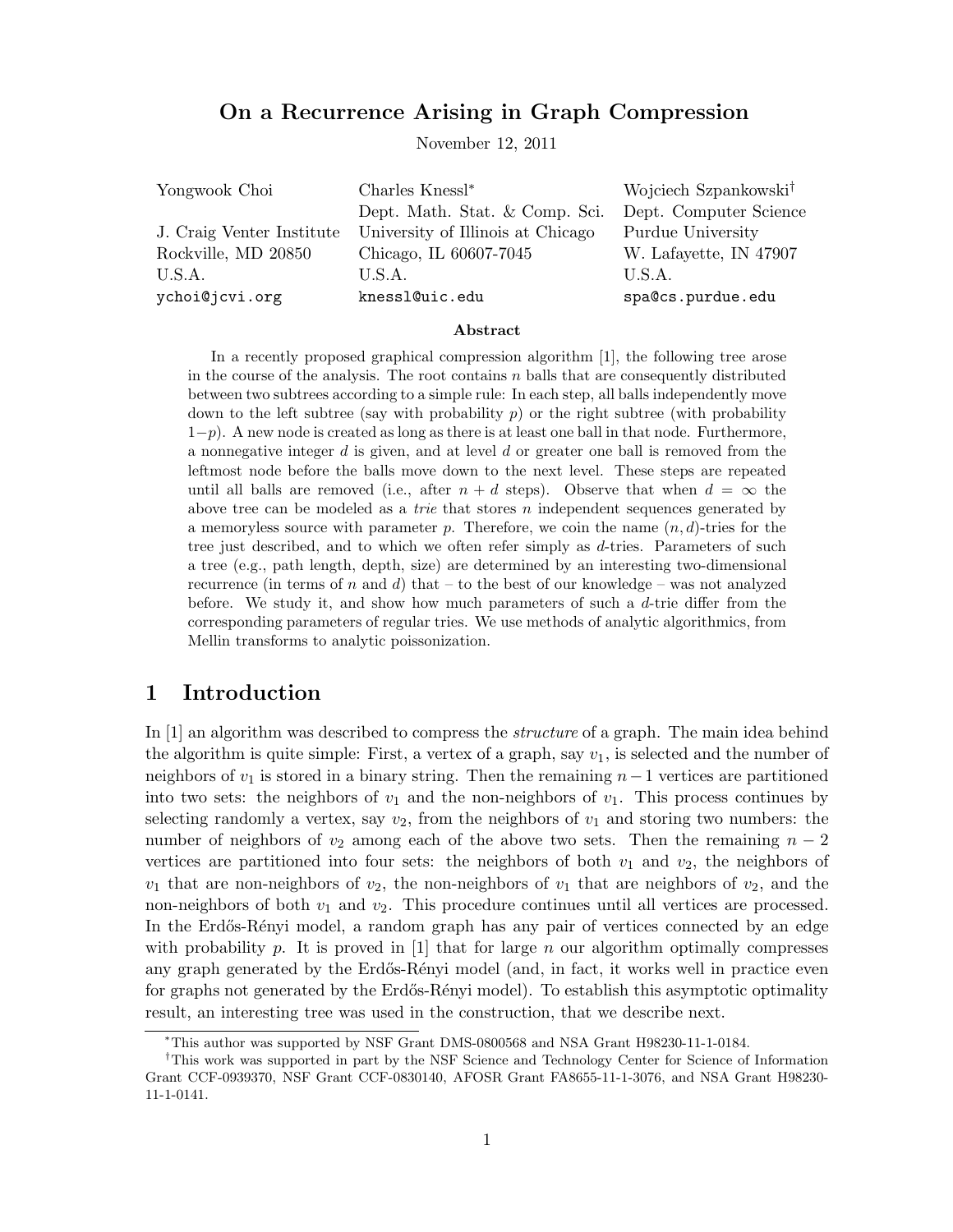

Figure 1: A  $(6, 1)$ -trie with six balls and  $d = 1$ , in which the deleted ball is shown next to the node where it was removed.

The root of such a tree contains n balls (vertices of the underlying graph) that are consequently distributed between two subtrees according to a simple rule: In each step, all balls independently move down to the left subtree (say with probability  $p$ ) or the right subtree (with probability  $1 - p$ ), and a new node is created as long as there is at least one ball in that node. Finally, a non-negative integer  $d$  is given so that at level  $d$  or greater one ball is removed from the leftmost node before the balls move down to the next level. These steps are repeated until all balls are removed (i.e., after  $n+d$  steps). Of interest are such tree parameters as the depth, path length (sum of all depths), size, and so forth. This is illustrated in Figure 1 in which the deleted ball is shown next to the node from where it was removed.

The tree just described falls between two digital trees, namely *tries* and *digital search* trees. In fact, when  $d = \infty$  the tree can be modeled as a trie that stores n independent sequences generated by a memoryless source with parameter  $p$ . Hence, we coin the term  $(n, d)$ -trie (or simply d-trie) for the tree just described. In [1] lower and upper bounds were proved for parameters of interest, by using known results for tries and digital search trees [3, 19]. In this paper, we establish precise asymptotic results. In particular, we show by how much the path length of a d-trie differs from the path length of the corresponding regular trie.

Many parameters of a d-trie can be described by the following two dimensional recurrence

$$
a(n,d) = f(n) + \sum_{k=0}^{n} {n \choose k} p^k q^{n-k} [a(k,d-1) + a(n-k,k+d-1)], \ d \ge 1,
$$
 (1)

and the boundary equation

$$
a(n+1,0) = f(n) + \sum_{k=0}^{n} {n \choose k} p^k q^{n-k} [a(k,0) + a(n-k,k)],
$$
\n(2)

for a known additive term  $f(n)$ . For example, when  $f(n) = n$ , then  $a(n,d)$  represents the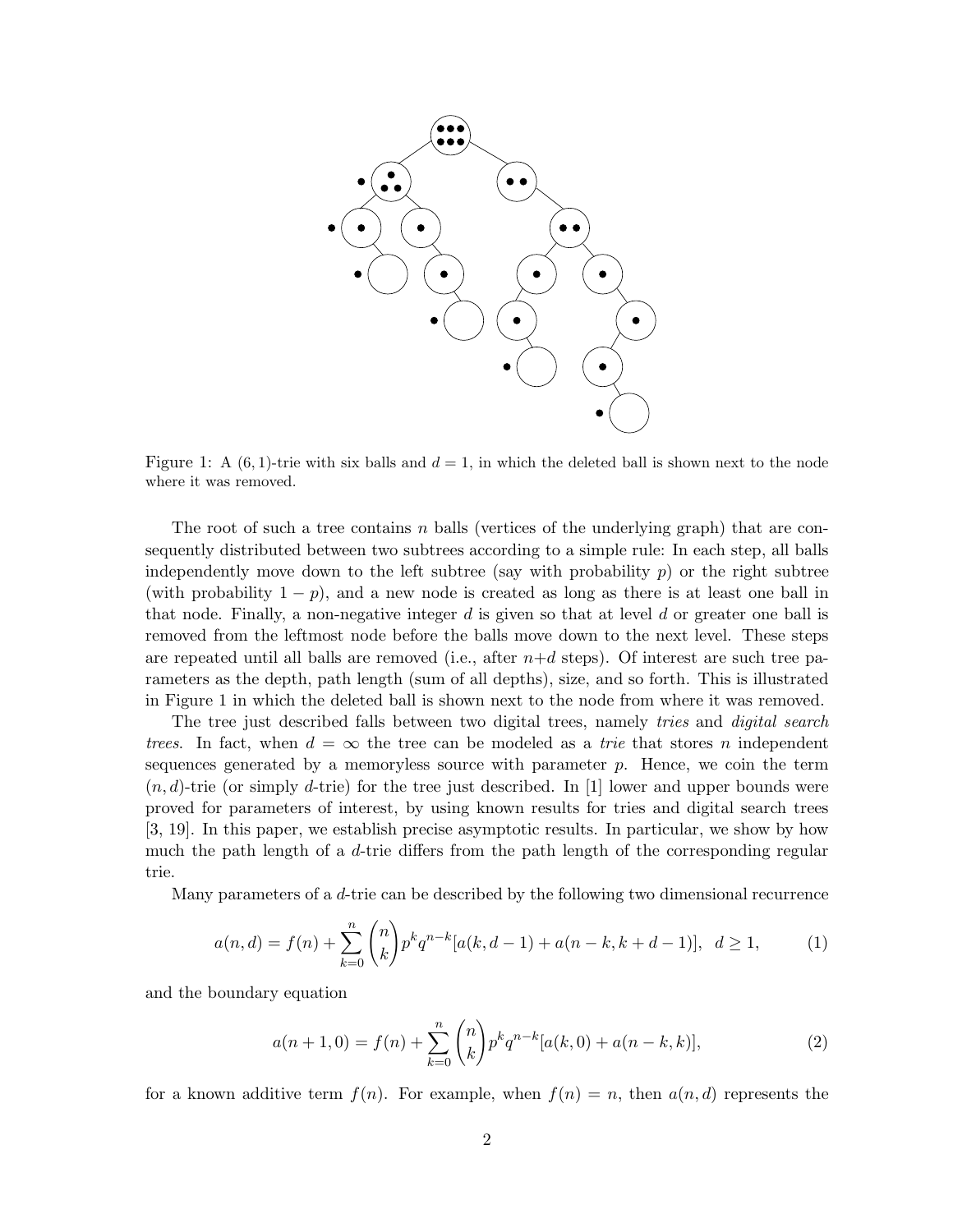path length. Recurrence (2) is equivalent to the following boundary condition

$$
a(n,1) = a(n+1,0).
$$

For  $d = \infty$  recurrence (1) becomes a traditional recurrence arising in the analysis of tries [19] whose solutions (exact and asymptotic) are well known. Thus, it is natural to study the difference  $\tilde{a}(n, d) := a(n, d) - a(n, \infty)$ , and that is our objective. In passing, we should point out that recurrence (2) resembles the one used to analyze another digital search tree, known as a *digital search tree*. In this paper we prove, however, that a  $(n, d)$ -trie more closely resembles a trie, rather than a digital search tree.

Our main interest lies in solving recurrence (1) for  $d = O(1)$ . In fact, for graph compression we only need  $d = 0$ , and we focus on this case. We shall show that the second term in (1) becomes exponentially small for n large and d fixed. Then we shall approximate the recurrence for the excess quantity  $\tilde{a}(n, d)$  by

$$
\tilde{a}(n,d) = \sum_{k=0}^{n} {n \choose k} p^k q^{n-k} \tilde{a}(k, d-1)
$$

with an appropriate initial condition. The above we can solve asymptotically using Mellin transform technique and depoissonization. In particular, for  $f(n) = n$  (that is, for the path length in a d-trie) we prove that the excess quantity  $\tilde{a}(n, d)$  becomes asymptotically, as  $n \to \infty$ and  $d = O(1)$ ,

$$
\frac{1}{2h\log p}\log^2 n + \frac{d}{h}\log n + \left[-\frac{1}{2h} + \frac{1}{h\log p}\left(\gamma + 1 + \frac{h_2}{2h} + \Psi(\log_p n)\right)\right]\log n
$$

where  $\Psi(\cdot)$  is the periodic function when  $\log p / \log(1-p)$  is rational, and h is the entropy rate.

Digital trees such as tries and digital search trees have been intensively studied for the last thirty years [2, 3, 5, 7, 11, 12, 13, 16, 17, 18, 19]. However, our two-dimensional recurrence seems to be new and harder to analyze. It somewhat resembles the profile recurrences for digital trees, which were studied for tries in [15] and digital search trees in [4], and which are known to also be challenging.

The paper is organized as follows. In the Section 2 we precisely formulate our problem and analyze it for  $f(n) = n$ . Proofs are presented in Section 3, where we also discuss some asymptotics for  $d \to \infty$ .

# 2 Problem Statement

In this section, we first formulate some recurrences describing  $(n, d)$ -tries, then summarize our main results, discuss some extensions, and present numerical results.

#### 2.1 Main Results

Let us consider a  $(n, d)$ -trie with n balls and parameter  $d \geq 0$ . First, we analyze the average path length  $b(n, d)$ . It satisfies the following recurrence equations

$$
b(n+1,0) = n + \sum_{k=0}^{n} {n \choose k} p^k q^{n-k} \left[ b(k,0) + b(n-k,k) \right], \text{ for } n \ge 2,
$$
 (3)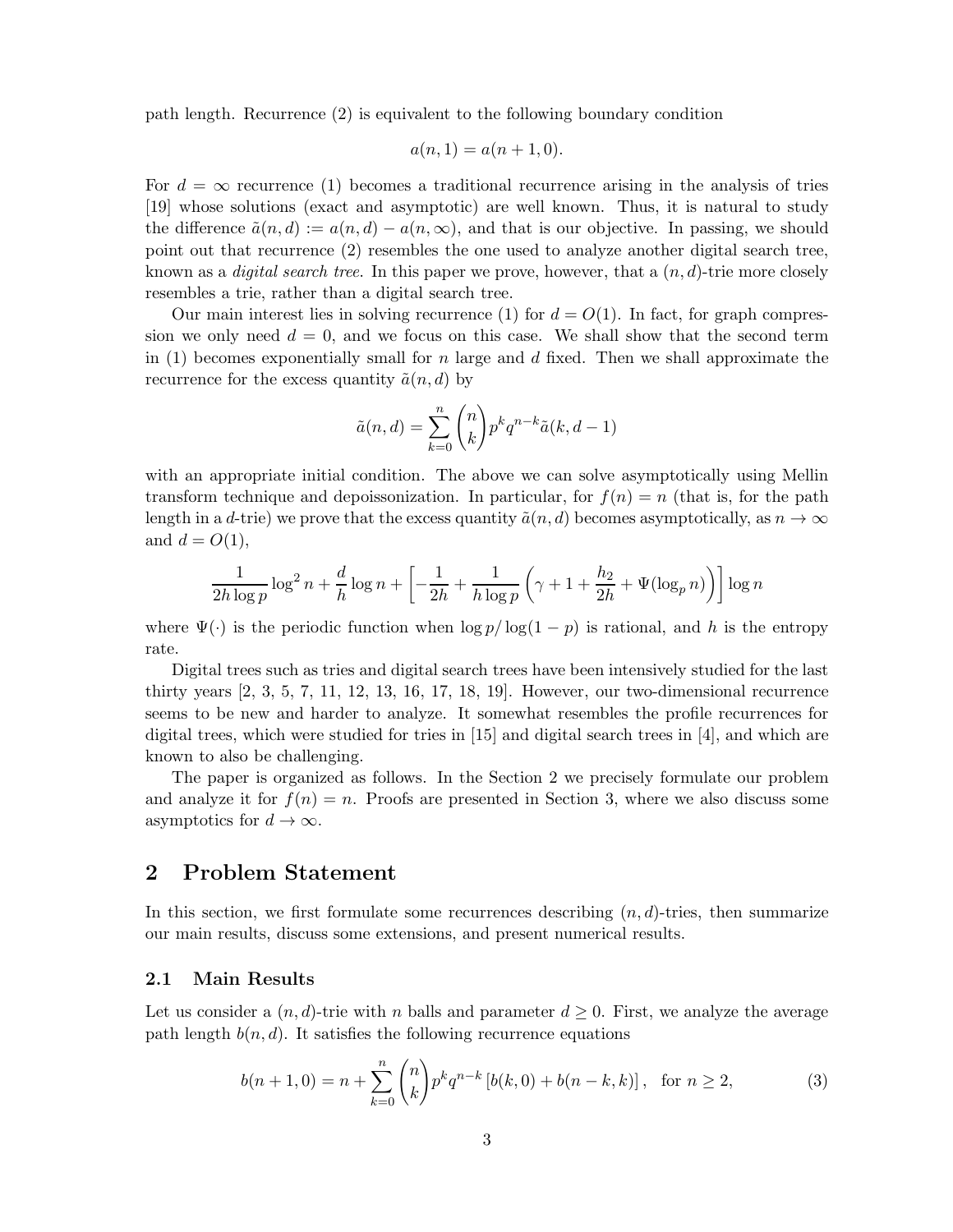and

$$
b(n,d) = n + \sum_{k=0}^{n} {n \choose k} p^k q^{n-k} \left[ b(k,d-1) + b(n-k,k+d-1) \right], \text{ for } n \ge 2, d \ge 1.
$$
 (4)

Recurrence (3) follows from the fact that starting with  $n + 1$  balls in the root node, and removing one ball, we are left with  $n$  balls passing through the root node. The root contributes n since each time a ball moves down it adds 1 to the path length. Those n balls move down to the left or the right subtrees. Let us assume  $k$  balls move down to the left subtree (the other  $n - k$  balls must move down to the right subtree); this occurs with probability  $\binom{n}{k} p^k q^{n-k}$ . At level one, one ball is removed from those k balls in the root of the left subtree. This contributes  $b(k, 0)$ . There will be no removal from  $n - k$  balls in the right subtree until all k balls in the left subtree are removed. This contributes  $b(n - k, k)$ . Similarly, for  $d > 0$  we arrive at recurrence (4).

Here  $0 < p < 1$  and  $q = 1 - p$ , and we also use the boundary conditions

$$
b(0, d) = b(1, d) = 0, \qquad d \ge 0; \qquad b(2, 0) = 0.
$$
 (5)

By setting  $d = 1$  in (4) and comparing the result to (3) we can replace (3) by the simpler boundary condition

$$
b(n,1) = b(n+1,0), \text{ for } n \ge 0.
$$
 (6)

We are primarily interested in estimating  $b(n, 0)$  for large n.

If we let  $d \to \infty$  in (4) and assume that  $b(n, d)$  tends to a limit  $b(n, \infty)$ , then (4) becomes

$$
b(n,\infty) = n + \sum_{k=0}^{n} {n \choose k} p^{k} q^{n-k} \left[ b(k,\infty) + b(n-k,\infty) \right],
$$
 (7)

with  $b(0,\infty) = b(1,\infty) = 0$ . This is the same as the recurrence for the mean path length in a trie, which was analyzed, for example, in [12, 19]. One form of the solution is given by the alternating sum

$$
b(n,\infty) = \sum_{\ell=2}^{n} (-1)^{\ell} \binom{n}{\ell} \frac{\ell}{1 - p^{\ell} - q^{\ell}},
$$
\n(8)

and an alternate form is given by the integral [19]

$$
b(n,\infty) = \frac{n!}{(2\pi i)^2} \oint \left[ \int_{Br} z^{-s} \frac{\Gamma(s+1)}{1 - p^{-s} - q^{-s}} ds \right] \frac{e^z}{z^{n+1}} dz,
$$
 (9)

where  $\Gamma(\cdot)$  is the Gamma function, Br is a vertical Bromwich contour on which  $-2 < \Re(s)$  $-1$  and the z-integral is over a small loop about  $z = 0$ .

The asymptotic expansion of (9) as  $n \to \infty$  may be obtained by a combination of singularity analysis and depoissonization arguments (see [7, 8, 19]) and we obtain

$$
b(n,\infty) = \frac{1}{h}n\log n + \frac{1}{h}\left[\gamma + \frac{h_2}{2h} + \Phi(\log_p n)\right]n + o(n),\tag{10}
$$

where  $h = -p \log p - q \log q$ ,  $h_2 = p \log^2 p + q \log^2 q$ ,  $\gamma$  is the Euler constant, and  $\Phi(x)$  is the periodic function

$$
\Phi(x) = \sum_{k=-\infty, k \neq 0}^{\infty} \Gamma\left(-\frac{2k\pi i r}{\log p}\right) e^{2k\pi r i x},\tag{11}
$$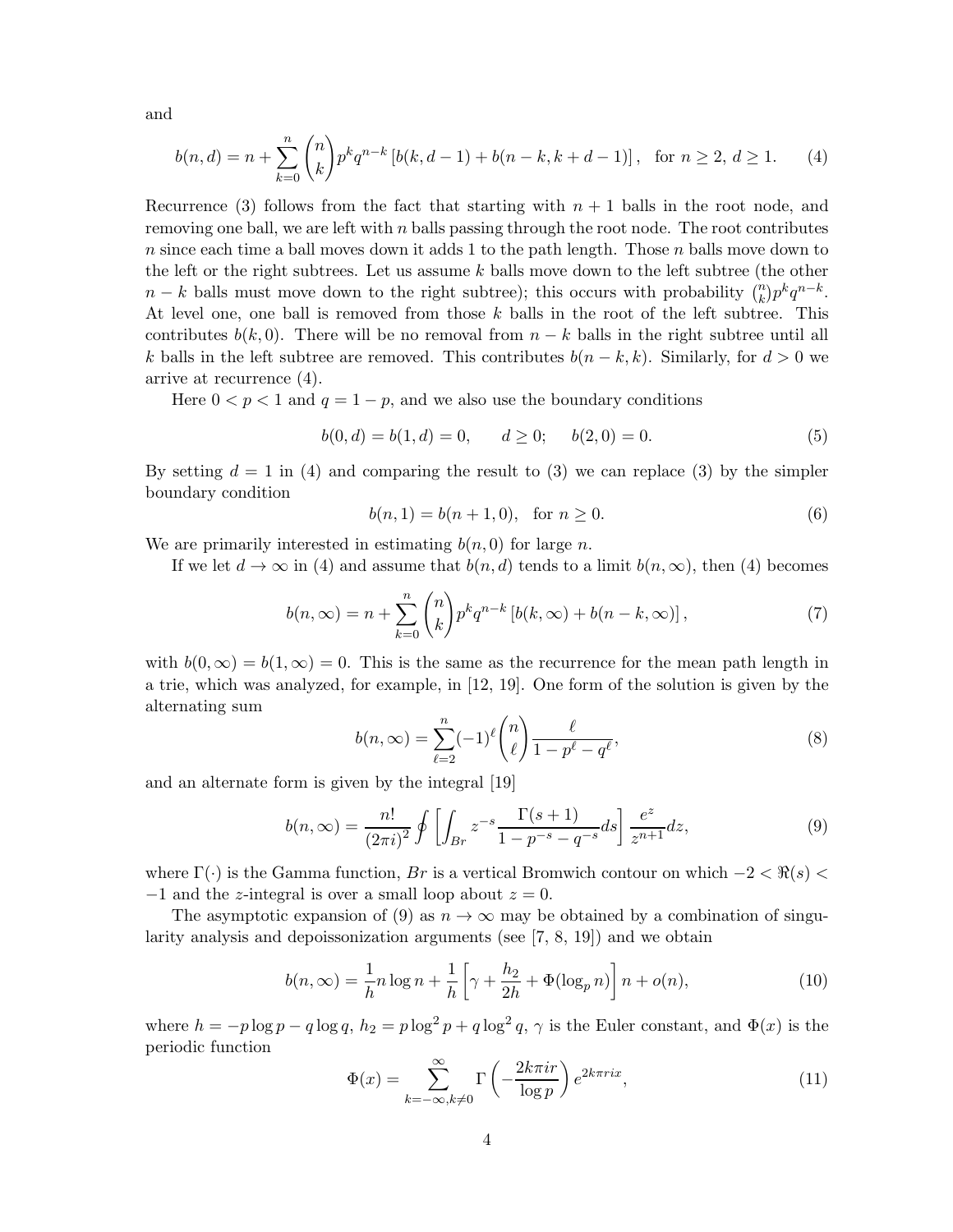provided that  $\log p / \log q = r/s$  is rational, with r and s being integers with  $gcd(r, s) = 1$ . If  $\log p / \log q$  is irrational, then the term with  $\Phi$  is absent from the  $O(n)$  term of (10). We shall later use (10) to analyze the behavior of  $b(n, d)$  for  $n \to \infty$  and a fixed d.

Next we set

$$
b(n,d) = b(n,\infty) + \tilde{b}(n,d)
$$
\n(12)

so that  $\overline{b}(n, d) = b(n, d) - b(n, \infty)$  measures how the path lengths in the d-trie differs from those in a trie. From  $(4)$  and  $(7)$ , we then obtain

$$
\tilde{b}(n,d) = \sum_{k=0}^{n} {n \choose k} p^k q^{n-k} \left[ \tilde{b}(k,d-1) + \tilde{b}(n-k,k+d-1) \right], \text{ for } n \ge 2, d \ge 1,
$$
 (13)

which unlike  $(4)$  is a homogeneous recurrence. Then from  $(6)$  and  $(12)$  we have the boundary condition

$$
\tilde{b}(n+1,0) - \tilde{b}(n,1) = b(n,\infty) - b(n+1,\infty).
$$
\n(14)

¿From (5) and (7) we also have  $\tilde{b}(0, d) = \tilde{b}(1, d) = 0$  for  $d \ge 0$ , and  $\tilde{b}(2, 0) = 0$ .

We further define  $b_*(n, d)$  to be the solution of

$$
b_*(n,d) = \sum_{k=0}^n \binom{n}{k} p^k q^{n-k} b_*(k, d-1), \text{ for } n \ge 2, d \ge 1,
$$
 (15)

and

$$
b_*(n+1,0) - b_*(n,1) = b(n,\infty) - b(n+1,\infty).
$$
 (16)

Note that (15) differs from (13) in that the former neglects the term involving  $\tilde{b}(n-k, k+d-1)$ . We will show that this term in (13) is asymptotically negligible for  $n \to \infty$  with  $d = O(1)$ , so that  $b(n, d) \sim b_*(n, d)$ . The recurrence (15) is much easier to solve by transform methods [7, 19] than is (13).

We summarize our main result below. In Section 3 we establish Theorem 1 along with some other exact and asymptotic results for  $(3)-(6)$  and  $(13)-(16)$ .

**Theorem 1** For  $n \to \infty$  and  $d = O(1)$  we have  $\tilde{b}(n, d) = O(\log^2 n)$ . More precisely

$$
\tilde{b}(n,d) = \frac{1}{2h \log p} \log^2 n + \frac{d}{h} \log n + \left[ -\frac{1}{2h} + \frac{1}{h \log p} \left( \gamma + 1 + \frac{h_2}{2h} + \Psi(\log_p n) \right) \right] \log n + O(1),\tag{17}
$$

where  $\Psi(\cdot)$  is the periodic function

$$
\Psi(x) = \sum_{k=-\infty, k \neq 0}^{\infty} \left[ 1 + \frac{2k\pi i r}{\log p} \right] \Gamma\left(-\frac{2k\pi i r}{\log p}\right) e^{2k\pi i r x} \tag{18}
$$

and  $\log p / \log q = r/t$  is rational, as in (11). If  $\log p / \log q$  is irrational, the term involving  $\Psi$ in (17) is absent.

We see that  $b(n, d) - b(n, \infty) = O(\log^2 n)$ , which shows that the  $(n, d)$ -tries studied in [1] are in some sense more similar to tries than to digital search trees (DST). In [1], it was shown that  $b(n, 0)$  was bounded above by average path lengths in tries and below by average path lengths in DST's. It was also conjectured that  $b(n, d) - b(n, \infty)$  is  $O(n)$ , but our result shows that this difference is in fact much smaller.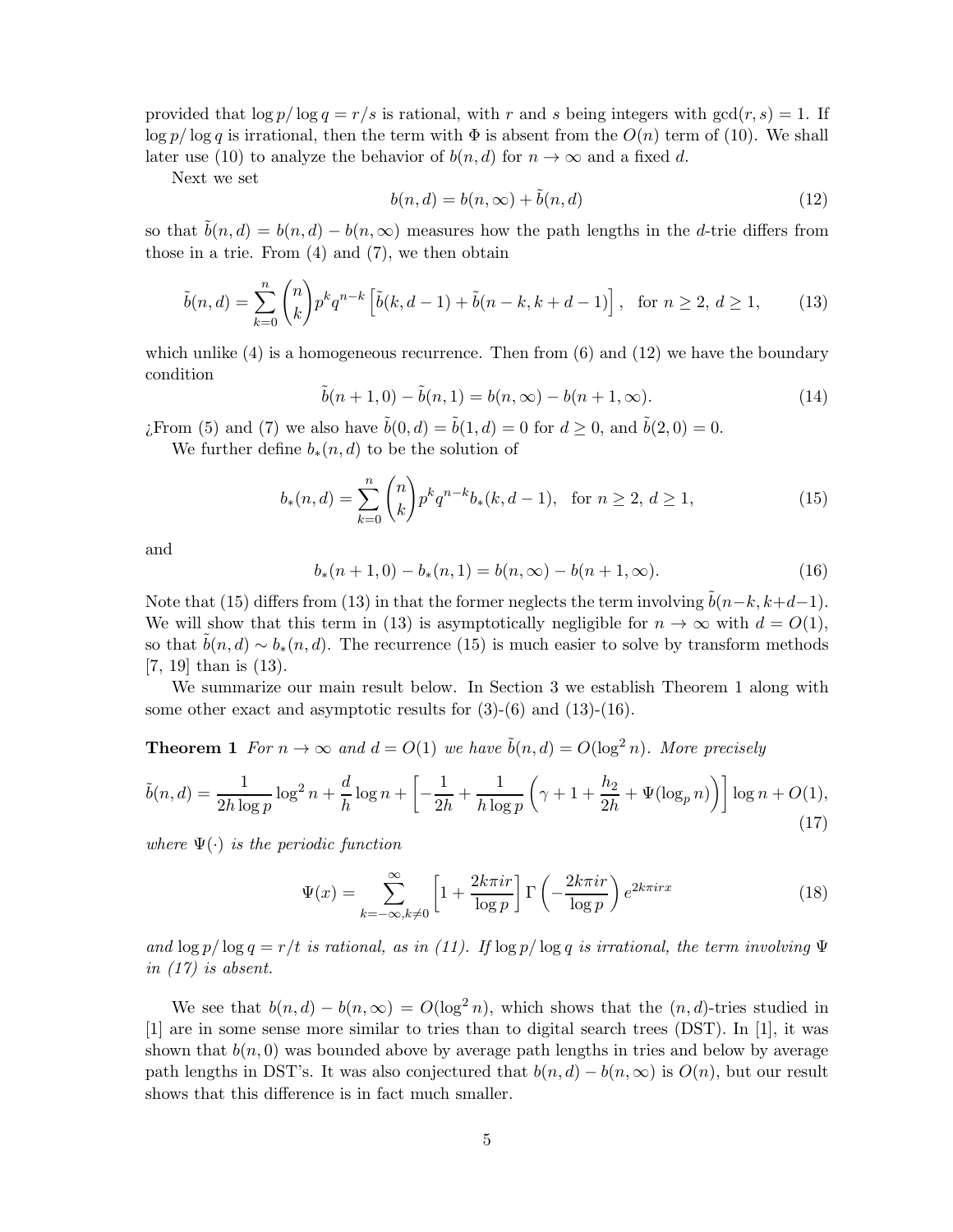#### 2.2 Related Recurrence Equations

The method presented in the next section, allow us to analyze a class of recurrences of the type (3) with inhomogeneous terms other than n. For example, suppose we define  $a(n, d)$  by

$$
a(n,d) = f(n) + \sum_{k=0}^{n} {n \choose k} p^k q^{n-k} [a(k,d-1) + a(n-k,k+d-1)] \tag{19}
$$

where  $f(n)$  is a given sequence that grows algebraically or logarithmically for  $n \to \infty$ . The boundary condition is again of the type (3), or equivalently,

$$
a(n,1) = a(n+1,0),
$$
\n(20)

and we have  $a(0, d) = a(1, d) = 0$ . Also, let  $a(n, \infty)$  satisfy (19) with the second argument of  $a(\cdot, \cdot)$  replaced by infinity. This recurrence can be solved by generating functions and Mellin transforms, and we can then establish that  $a(n, d) - a(n, \infty) \equiv \tilde{a}(n, d)$ , will satisfy

$$
\tilde{a}(n,d) = \sum_{k=0}^{n} {n \choose k} p^k q^{n-k} [\tilde{a}(k,d-1) + \tilde{a}(n-k,k+d-1)]
$$
\n(21)

and

$$
\tilde{a}(n+1,0) - \tilde{a}(n,1) = a(n,\infty) - a(n+1,\infty).
$$
 (22)

The asymptotic behavior of  $\tilde{a}(n, d)$  for  $d = O(1)$  and  $n \to \infty$  can be obtained in a manner completely analogous to the case  $f(n) = n$ , discussed in the next section.

For example, the case

$$
f(n) = \lceil \log(n+1) \rceil
$$

arose in analyzing the compression algorithm in [1]. In [1] it was shown that  $a(n,\infty)$  has the asymptotic form

$$
a(n,\infty) = \frac{n}{h}A_*(-1) + o(n), \quad n \to \infty
$$
\n(23)

where

$$
A_*(-1) = \sum_{\ell=2}^{\infty} \frac{\lceil \log(\ell+1) \rceil}{\ell(\ell-1)}
$$

if  $\log p / \log q$  is irrational. If  $\log p / \log q = r/s$  is rational, the constant  $A_*(-1)$  in (23) must be replaced by the oscillatory function

$$
A_*(-1) + \sum_{k=-\infty, k \neq 0}^{\infty} A_* \left( -1 + \frac{2k\pi i r}{\log p} \right) e^{2k\pi i r \log_p n}
$$
 (24)

where

$$
A_*(s) = \sum_{n \ge 2} \frac{\lceil \log{(n+1)} \rceil}{n!} \Gamma(n+s).
$$

By analyzing (21) and (22) for  $n \to \infty$  we can show that the difference  $a(n,d) - a(n,\infty)$  is  $O(\log n)$ , and more precisely

$$
\tilde{a}(n,0) = a(n,0) - a(n,\infty) \sim \frac{A_*(-1)}{h \log p} \log n.
$$

Again if  $\log p / \log q$  is rational we must replace  $A_*(-1)$  by the Fourier series in (24).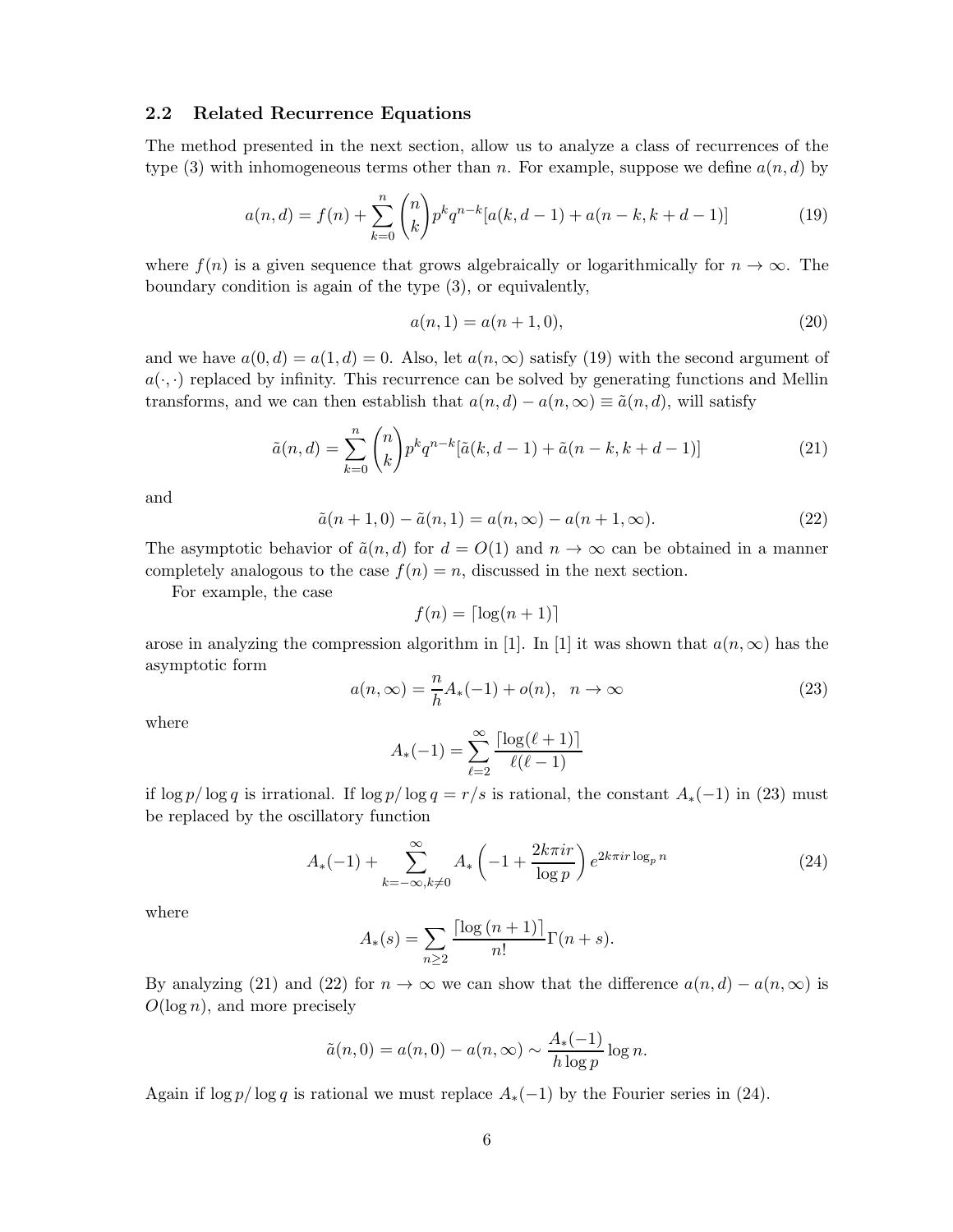

Figure 2: Numerical values with  $p = 0.5$ .

### 2.3 Numerical Data

To confirm our results, we numerically computed some of the quantities discussed above for n up to 1000, with  $p = 0.5$ . In Figure 2(a), we plot the values of  $b(n, 0)$  and  $b(n, \infty)$ . In Figure 2(b), we plot the values of  $\tilde{b}(n, 0)$  (defined in (12)),  $b_*(n, 0)$  (defined by (15) and (16)), and our asymptotic estimate of  $b(n, 0)$  shown in Theorem 1. We computed this asymptotic estimate up to the log n term without the periodic function  $\Psi(\cdot)$ , that is,

$$
\frac{1}{2h\log p}\log^2 n + \frac{d}{h}\log n + \left[-\frac{1}{2h} + \frac{1}{h\log p}\left(\gamma + 1 + \frac{h_2}{2h}\right)\right]\log n.
$$

Finally, we plot  $b_*(n, 0) - \tilde{b}(n, 0)$  in Figure 2(c), which confirms that  $\tilde{b}(n, 0) \sim b_*(n, 0)$ , and suggests that the difference is  $O(1)$  for  $n \to \infty$ .

# 3 Analysis

We first discuss some exact solutions of recurrence  $(4)$  for small values of n and arbitrary d, the prove our Theorem 1, and finally provide solutions of  $(4)$  for other ranges of  $(n, d)$ , where  $d \to \infty$ .

### 3.1 Some Exact Solutions

We first consider (4) for small values of n and arbitrary d. Using (5) we rewrite (4) as

$$
b(n,d) = n + \sum_{k=2}^{n} {n \choose k} p^k q^{n-k} b(k, d-1) + \sum_{k=0}^{n-2} {n \choose k} p^k q^{n-k} b(n-k, k+d-1).
$$
 (25)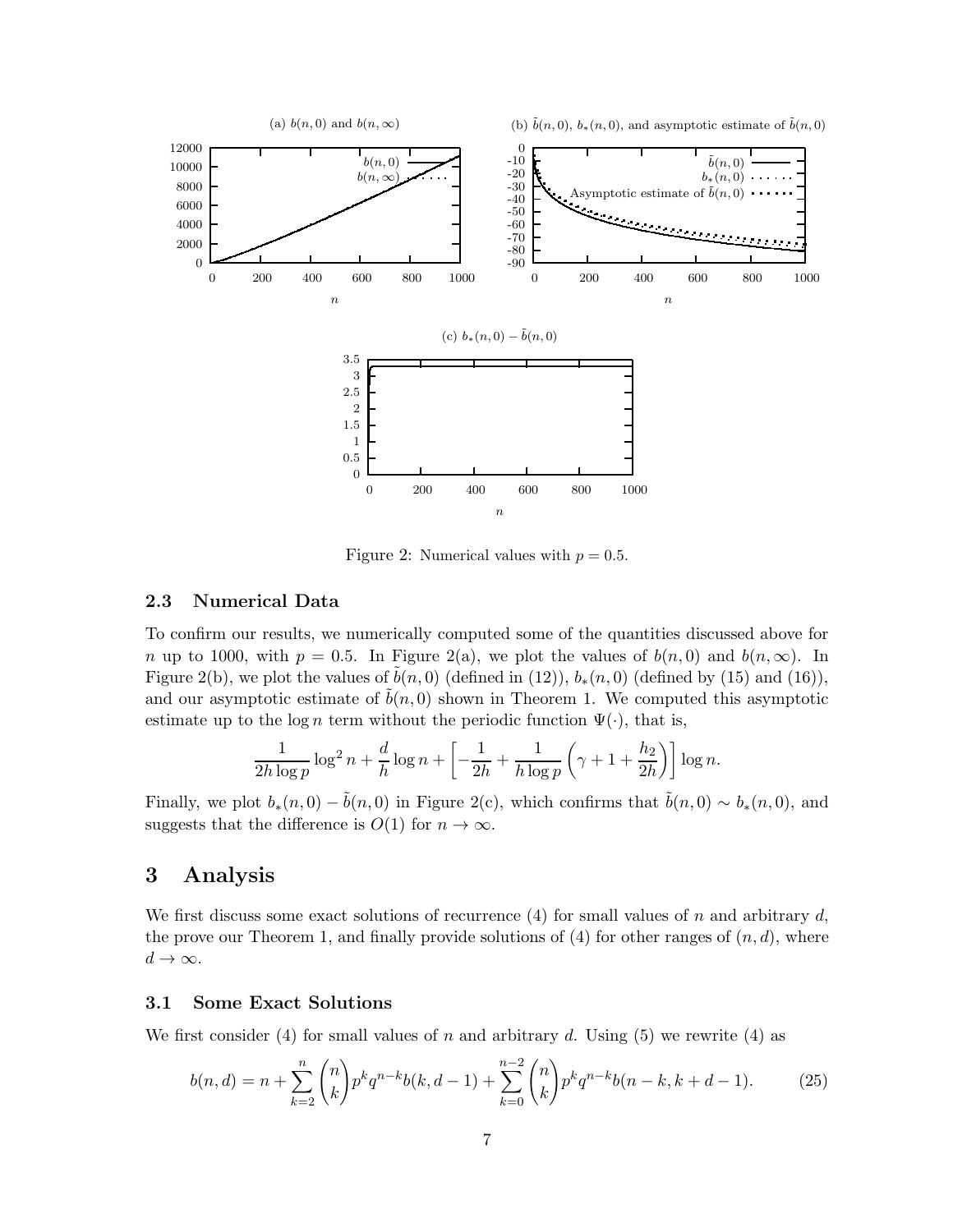When  $n = 2$ , (25) yields  $b(2, d) = 2 + (p^2 + q^2)b(2, d - 1)$  and since  $b(2, 0) = 0$  we have

$$
b(2,d) = \frac{1}{pq} + \left(2 - \frac{1}{pq}\right)(p^2 + q^2)^{d-1} \text{ for } d \ge 1.
$$
 (26)

Note that  $b(2,\infty) = (pq)^{-1}$  by (8). Setting  $n = 3$  in (25) then yields

$$
b(3,d) = 3 + (p^3 + q^3)b(3,d-1) + 3p^2qb(2,d-1) + 3pq^2b(2,d).
$$
 (27)

Using (26) to evaluate the right side of (27) and noting that  $b(3, 0) = b(2, 1) = 2$  by (6), we solve the difference equation  $(27)$  with respect to d to ultimately obtain

$$
b(3,d) = \frac{2}{pq} + \frac{3}{pq}(2pq^2 - 1)(p^2 + q^2)^d + \left(2 + \frac{1}{pq} - 6q\right)(p^3 + q^3)^d \text{ for } d \ge 0.
$$
 (28)

We can then continue solving  $b(n, d)$  for increasing n, and it is clear that  $b(n, d)$  will have the form

$$
b(n,d) = b(n,\infty) + \sum_{J=2}^{n} (p^J + q^J)^d B(n,J),
$$
\n(29)

where  $b(n,\infty)$  is the trie path length in (8) and (9). It follows that  $b(n,d) - b(n,\infty) =$  $O[(p^2+q^2)^d]$  for n fixed and  $d\to\infty$ . We can characterize the double sequence  $B(n, J)$  by using (29) in (25) and equating coefficients of  $(p^J + q^J)^d$ . For  $J \ge 2$  this leads to

$$
B(n,J) = \frac{1}{p^J + q^J} \sum_{k=J}^{n} {n \choose k} \left( p^k q^{n-k} + q^k [p(p^J + q^J)]^{n-k} \right) B(k,J). \tag{30}
$$

¿From (26) we have

$$
B(2,2) = \left(2 - \frac{1}{pq}\right) \frac{1}{p^2 + q^2} = -\frac{1}{pq}
$$

and from (28)

$$
B(3,2) = \frac{3}{pq}(2pq^2 - 1), \quad B(3,3) = \frac{1}{pq}(2pq + 1 - 6pq^2).
$$

 $i$ : From  $(6)$  and  $(29)$  we find that

$$
b(n+1,\infty) + \sum_{J=2}^{n+1} B(n+1,J) = b(n,\infty) + \sum_{J=2}^{n} B(n,J)(p^{J} + q^{J}).
$$
\n(31)

For example, to compute  $B(4, J)$  we would first set  $n = 3$  in (31) and since we already know  $B(3,3)$  and  $B(3,2)$  we have an expression for the sum  $B(4,2) + B(4,3) + B(4,4)$ . Then setting  $J = 4$  and  $n = 4$  in (30) leads simply to  $B(4, 4) = B(4, 4)$ , which is automatically satisfied. Setting  $J = 2$  and  $n = 4$  expresses  $B(4, 2)$  in terms of  $B(2, 2)$  and  $B(3, 2)$ , which we computed already, and setting  $J = 3$  and  $n = 4$  expresses  $B(4,3)$  in terms of  $B(3,3)$ . Then  $B(4, 4)$  follows from (31) with  $n = 3$ . We can thus get the  $B(n, J)$  recursively, but it does not seem possible to obtain an explicit analytic expression for this double sequence.

We can transform (30) into another equation by introducing the generating function

$$
\mathcal{F}_J(z) = \sum_{n=0}^{\infty} B(n, J) \frac{z^n}{n!} = \sum_{n=J}^{\infty} B(n, J) \frac{z^n}{n!}.
$$
 (32)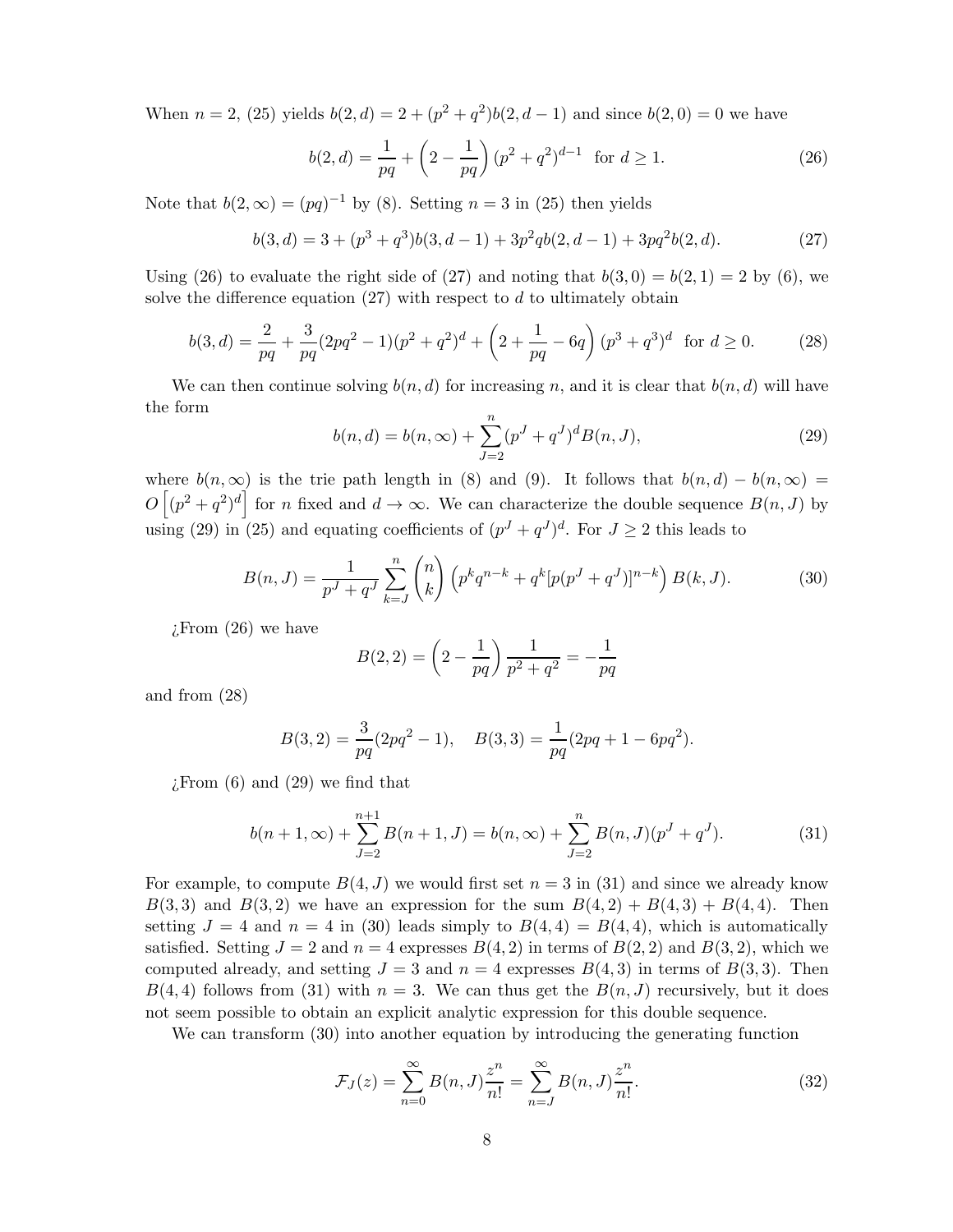Using (32) in (30) leads to the functional equation

$$
\mathcal{F}_J(z) = \frac{1}{p^J + q^J} \left( \mathcal{F}_J(pz) e^{qz} + \mathcal{F}_J(qz) e^{p(p^J + q^J)z} \right) \text{ for } J \ge 2.
$$
 (33)

Then if  $\mathcal{F}_J(z) = e^z \mathcal{G}_J(z)$  we obtain

$$
(pJ + qJ)\mathcal{G}_J(z) = \mathcal{G}_J(pz) + \mathcal{G}_J(qz)e^{p(pJ + qJ - 1)z}.
$$
\n(34)

Again this appears difficult to solve explicitly (however, see [10]).

We can take the analysis somewhat further in the *symmetric case* where  $p = q = 1/2$ , as then (34) simplifies to

$$
\mathcal{G}_J(z)2^{1-J} = \mathcal{G}_J\left(\frac{z}{2}\right)\left(1 + \exp\left[(2^{1-J}-1)\frac{z}{2}\right]\right). \tag{35}
$$

Then setting  $\mathcal{G}_J(z) = z^J \mathcal{H}_J(z)$  and noting that by (32)  $\mathcal{F}_J(z)$  and  $\mathcal{G}_J(z)$  are  $O(z^J)$  as  $z \to 0$ , we see that  $\mathcal{H}_{J}(0)$  will be non-zero and finite. Thus (35) becomes

$$
\mathcal{H}_J(z) = \mathcal{H}_J\left(\frac{z}{2}\right) \frac{1}{2} \left(1 + \exp\left[(2^{1-J} - 1)\frac{z}{2}\right]\right) \tag{36}
$$

which can be solved by iteration to get the infinite product

$$
\mathcal{H}_J(z) = \mathcal{H}_J(0) \prod_{L=0}^{\infty} \left( \frac{1 + e^{(2^{1-J}-1)2^{-L-1}z}}{2} \right).
$$
 (37)

Then inverting  $(32)$  we obtain for  $B(n, J)$  the representation

$$
B(n,J) = \mathcal{H}_J(0) \frac{n!}{2\pi i} \oint \frac{e^z}{z^{n+1-J}} \prod_{L=0}^{\infty} \left( \frac{1 + e^{(2^{1-J}-1)2^{-L-1}z}}{2} \right) dz.
$$
 (38)

Thus the double sequence  $B(n, J)$  is known up to the single sequence  $\mathcal{H}_J(0) = B(J, J)/J!$ . To determine  $B(J, J)$  we must still use (31). Thus putting (37) in (31) will lead to a single variable recurrence for  $B(J, J)$ , and we note that in the symmetric case  $B(2, 2) = -4$  and  $B(3,3) = 3.$ 

Next we return to *general* p, q and estimate  $B(n, 2)$  in (30) for  $n \to \infty$ . Let us set  $C(n) = B(n, 2)$  and we recall that, by (29),

$$
\tilde{b}(n,d) \sim C(n)(p^2 + q^2)^d; \quad d \to \infty, \quad n = O(1). \tag{39}
$$

While we mainly want to estimate  $\tilde{b}(n, d)$  for  $n \to \infty$  and  $d = O(1)$ , it is useful to try to understand the full asymptotic structure of  $b(n, d)$ , for n and/or d large.

We thus examine how (39) behaves when n also becomes large. Setting  $J = 2$  in (30) leads to

$$
(p^2 + q^2)C(n) = \sum_{k=2}^{n} {n \choose k} p^k q^{n-k} C(k) + \sum_{k=0}^{n-2} {n \choose k} p^k q^{n-k} (p^2 + q^2)^k C(n-k)
$$
(40)

for  $n \geq 3$  with  $C(2) = (2 - p^{-1}q^{-1})/(p^2 + q^2) = -p^{-1}q^{-1}$ .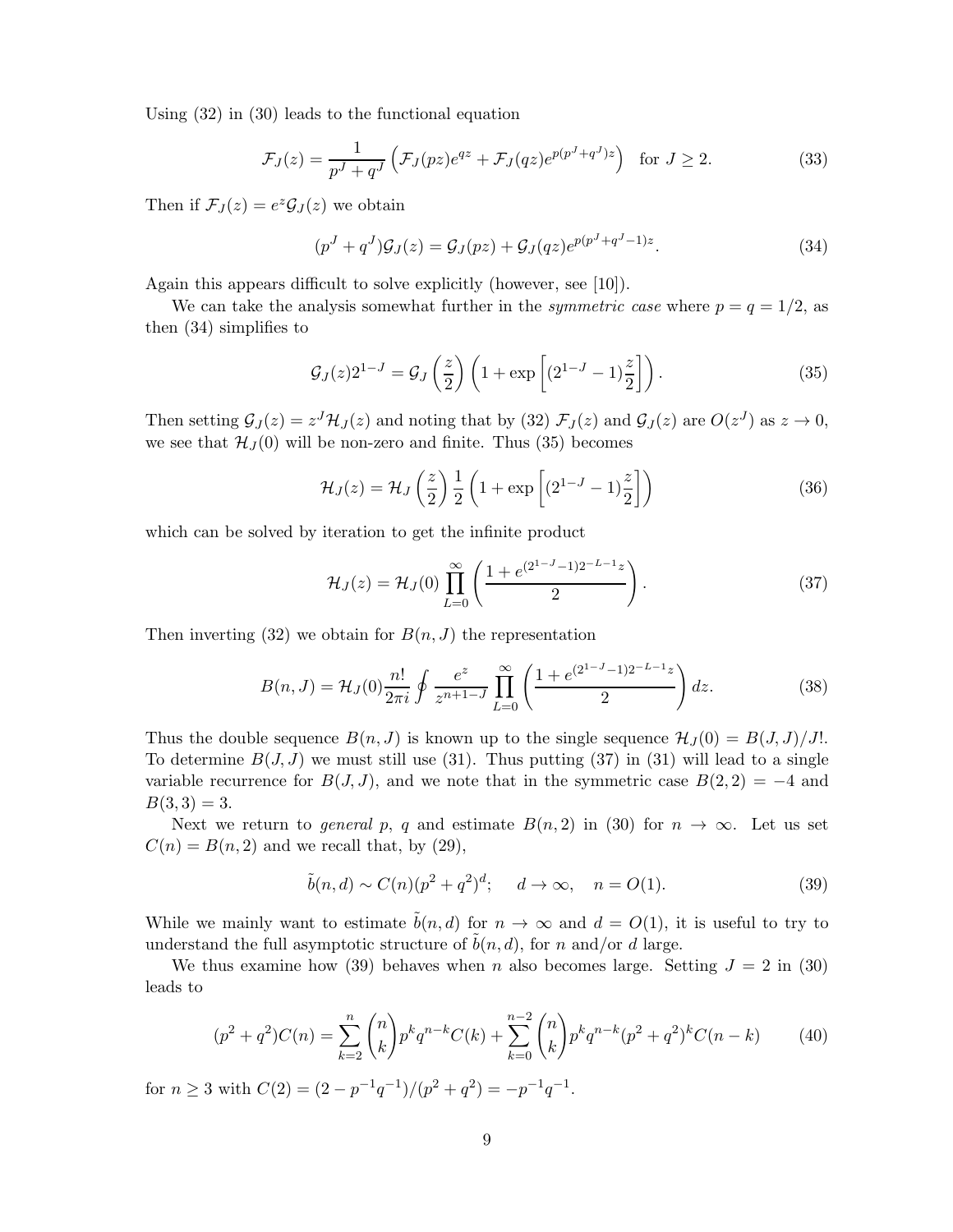We argue intuitively that  $C(n)$  will behave algebraically for  $n \to \infty$  (we shall prove this fact shortly). Then we use the fact that the "kernel" in (40) behaves

$$
\binom{n}{k}p^kq^{n-k}\to \delta(k-np),\ \ n\to\infty
$$

where  $\delta(\cdot)$  is the delta function. Then for algebraically or logarithmically varying smooth  $f(k)$  (for  $k \to \infty$ ) we have (see [6, 9] for rigorous proofs)

$$
\sum_{k=0}^{n} \binom{n}{k} p^k q^{n-k} f(k) = f(np) + O(n f''(np)), \ n \to \infty.
$$
\n(41)

Then the term involving  $(p^2 + q^2)^k C(n - k)$  will lead to terms that are exponentially smaller than those arising from  $C(k)$ , and (40) may be replaced by the asymptotic relation

$$
C(n)(p2 + q2) \sim C(np), \ n \to \infty.
$$
 (42)

A general solution to (42) has the form

$$
C(n) = n^{\nu} \bar{C}(n) \tag{43}
$$

where  $\bar{C}(np) = \bar{C}(n)$  and  $p^{\nu} = p^2 + q^2$  so that

$$
\nu = \frac{\log(p^2 + q^2)}{\log p} > 0.
$$
\n(44)

Thus  $\bar{C}(\cdot)$  is a periodic function of  $\log_p n$  of period 1, which we can write as the Fourier series

$$
\bar{C}(n) = c^{(0)}(p) + \sum_{\ell=-\infty,\ell \neq 0}^{\infty} c^{(\ell)}(p) e^{2\pi i \ell \log_p n}.
$$
\n(45)

It again appears difficult to identify explicitly the Fourier coefficients  $c^{(\ell)}(p)$ , but we can do this in the symmetric case  $p = q = 1/2$ . Then we set  $\sum_{n=0}^{\infty} C(n)z^n/n! = \mathcal{F}_2(z)$  as in (32) and from (38) obtain

$$
C(n) = \frac{-2n!}{2\pi i} \oint \frac{e^z}{z^{n-1}} \prod_{\ell=1}^{\infty} \left( \frac{1 + e^{-z2^{-\ell-1}}}{2} \right) dz.
$$
 (46)

To obtain the large *n* behavior of the integral in (46) we first expand the integral for  $z \to \infty$ and apply a depoissonization argument. Setting  $\ell = \log_2 z + J$  we have  $2^{\ell} = 2^{J} z$  and

$$
\prod_{\ell=1}^{\infty} \left( \frac{1+e^{-z2^{-\ell-1}}}{2} \right) = \exp \left[ \sum_{\ell=1}^{\infty} \log \left( \frac{1+e^{-z2^{-\ell-1}}}{2} \right) \right]
$$
\n
$$
= \exp \left[ \sum_{J=1-\log_2 z}^{\infty} \log \left( \frac{1+e^{-2^{-J-1}}}{2} \right) \right]
$$
\n
$$
= \exp \left[ \sum_{J=0}^{\infty} \log \left( \frac{1+e^{-2^{-J-1}}}{2} \right) + \sum_{J=1}^{\log_2 z - 1} \log \left( \frac{1+e^{-2^{J-1}}}{2} \right) \right]
$$
\n
$$
\sim \exp \left[ \log(\frac{1}{2}) (\log_2 z - 1) + \sum_{J=0}^{\infty} \log \left( \frac{1+e^{-2^{-J-1}}}{2} \right) + \sum_{J=1}^{\infty} \left( 1+e^{-2^{J-1}} \right) \right]
$$
\n
$$
= \frac{2}{z} K_*
$$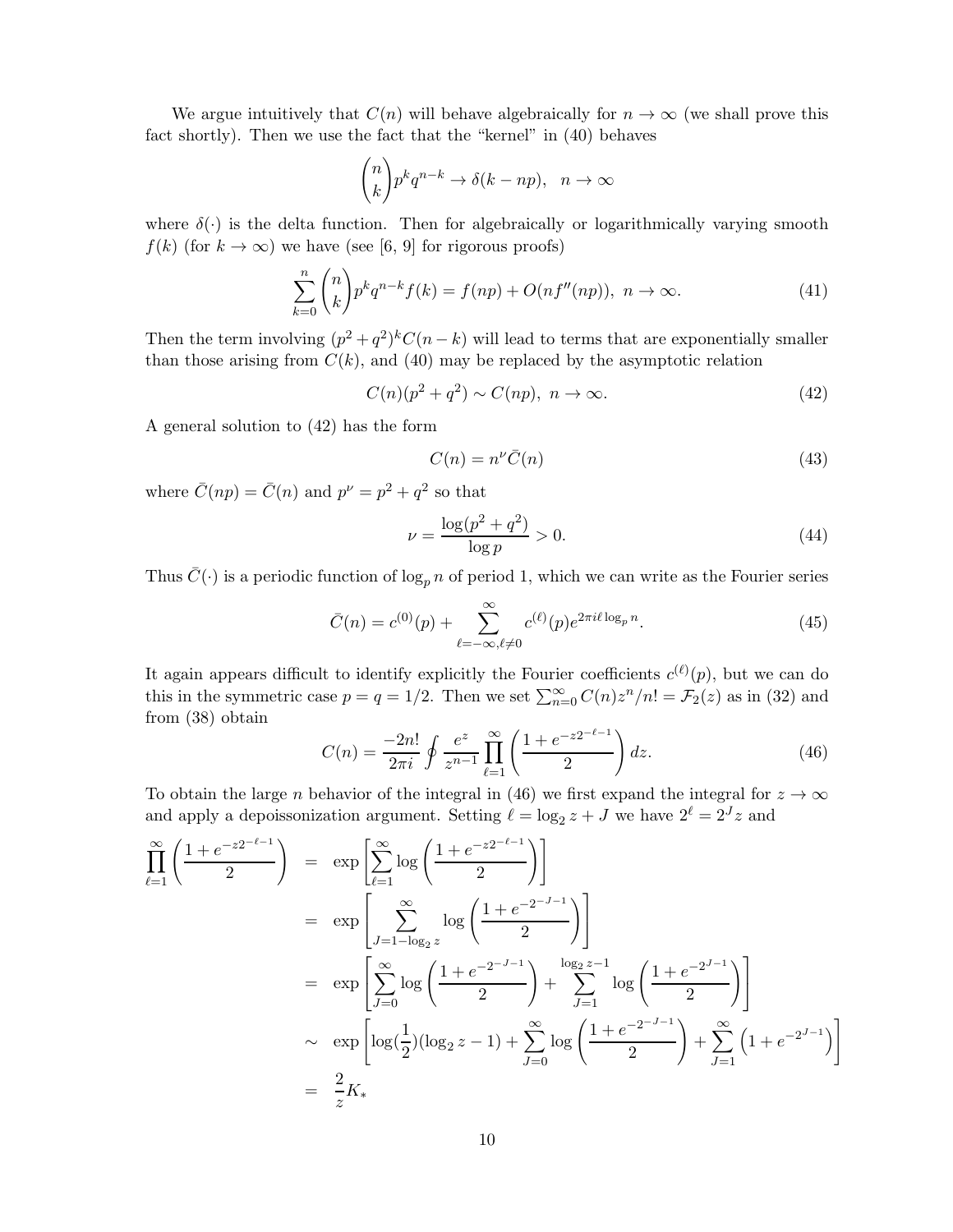where

$$
K_{*} = \prod_{J=0}^{\infty} \left( \frac{1 + e^{-2-J-1}}{2} \right) \prod_{J=1}^{\infty} \exp\left(1 + e^{-2^{J-1}}\right) = 1.
$$

Thus  $C(n) \sim -4n!/(n-1)! = -4n$  as  $n \to \infty$ . This shows that  $c^{(0)}(1/2) = -4$  and a more careful calculation can be used to identify the other Fourier coefficients  $c^{(\ell)}(1/2)$  in (45) (then we would set  $\ell = \lfloor \log_2 z \rfloor + J = \log_2 z + J - \{\log_2 z\}$  so that  $2^{\ell} = 2^{J} z 2^{-\{\log_2 z\}}$ . We omit the details.

In Table 1 we consider various values of p and estimate  $\bar{C}(n) \approx c^{(0)}(p)$  numerically, by computing  $C(n)n^{-\nu}$  from (40), for large n. This shows that as a function of p,  $|c^{(0)}(p)|$  is minimal when p is between 0.6 and 0.7, and becomes large as either  $p \to 0$  or  $p \to 1$ . For  $p \rightarrow 0$  the oscillatory terms in (45) become more numerically significant. Table 1 indicates this when  $p = 0.1$ , by giving a range of values of  $C(n)n^{-\nu}$ .

| $\boldsymbol{p}$ | $C(n)n^{-\nu} _{n\to\infty}\approx c^{(0)}$<br>(p) |  |
|------------------|----------------------------------------------------|--|
| 0.5              | -4                                                 |  |
| 0.4              | $-5.664$                                           |  |
| 0.3              | $-9.728$                                           |  |
| 0.25             | $-14.03$                                           |  |
| 0.2              | $-22.5$                                            |  |
| 0.1              | -98 to -105                                        |  |
|                  |                                                    |  |
| 0.6              | -3.331                                             |  |
| 0.7              | $-3.276$                                           |  |
| 0.75             | -3.479                                             |  |
| 0.8              | $-3.903$                                           |  |
| 0.9              | $-6.423$                                           |  |

Table 1: Values of the zeroth Fourier coefficient.

To justify the approximation in  $(42)$  we first inductively show that for all n

$$
C(n) \le An^{\nu + \epsilon} \tag{47}
$$

for all  $\epsilon > 0$  and  $A > 0$ . By isolating the terms in the sums in (40) with  $k = n$  and  $k = 0$  we obtain, for  $n > 2$ ,

$$
C(n) = \frac{1}{p^2 + q^2 - p^n - q^n} \left[ \sum_{k=2}^{n-1} {n \choose k} p^k q^{n-k} C(k) + \sum_{k=1}^{n-2} {n \choose k} p^k q^{n-k} (p^2 + q^2)^k C(n-k) \right].
$$
\n(48)

Assuming inductively that (47) holds for  $C(k)$  for  $k = 1, 2, \dots, n - 1$  we then have

$$
\sum_{k=2}^{n-1} {n \choose k} p^k q^{n-k} C(k) \leq \sum_{k=2}^{n-1} {n \choose k} p^k q^{n-k} A k^{\nu+\epsilon}
$$
  

$$
\leq A(np)^{\nu+\epsilon}.
$$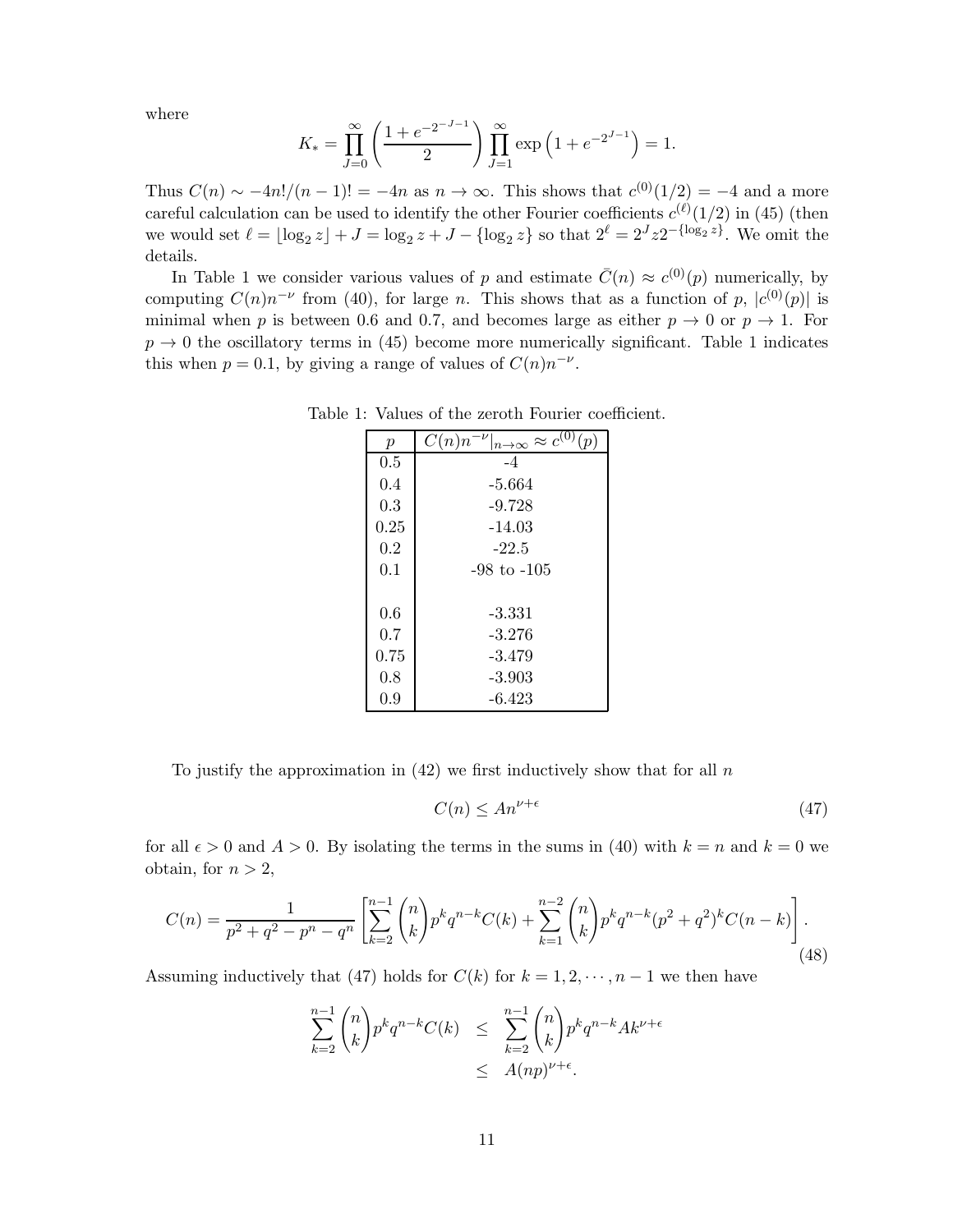Using a similar estimate for the second sum in (48) we are led to

$$
C(n) \leq \frac{A}{p^2 + q^2 - p^n - q^n} \left[ (np)^{\nu + \epsilon} + n^{\nu + \epsilon} (p(p^2 + q^2) + q)^n \right]
$$
  
= 
$$
An^{\nu + \epsilon} \left[ \frac{p^2 + q^2}{p^2 + q^2 - p^n - q^n} p^{\epsilon} + \frac{(p(p^2 + q^2) + q)^n}{p^2 + q^2 - p^n - q^n} \right],
$$
 (49)

as  $C(n-k) \leq A(n-k)^{\nu+\epsilon} \leq An^{\nu+\epsilon}$  and  $p^{\nu} = p^2 + q^2$ . Since  $p(p^2 + q^2) + q < p + q = 1$ , the second term in  $(49)$  is asymptotically negligible for *n* large and  $(47)$  follows by induction.

We have thus obtained some exact expressions for  $b(n, d)$  for small values of n, a general asymptotic result for  $d \to \infty$  with  $n = O(1)$ , and then examined how this result behaves when n also becomes large. However, this cannot be used to infer the behavior of  $b(n, d)$  for  $n \to \infty$  with  $d = O(1)$ , which we examine next.

#### 3.2 Main Asymptotic Result for  $b(n,d)$

We first give an intuitive derivation of the asymptotics of  $b(n, d)$  for fixed  $d \geq 0$  and  $n \to \infty$ , and in particular of  $b(n, 0)$ . Starting from (13) we again argue that the second sum is negligible for  $n \to \infty$  and that the first is asymptotic to  $b(np, d-1)$  so that (13) becomes

$$
\tilde{b}(n,d) \sim \tilde{b}(np, d-1), \ n \to \infty \tag{50}
$$

and, in particular,

$$
\tilde{b}(n,1) \sim \tilde{b}(np,0), \ n \to \infty \tag{51}
$$

which when added to (14) leads to

$$
\tilde{b}(n+1,0) - \tilde{b}(np,0) \sim b(n,\infty) - b(n+1,\infty).
$$
 (52)

The right side of  $(52)$  may be estimated from  $(10)$  or by  $(9)$ . Using  $(9)$  we can show that term by term differentiating of the asymptotic series in (10) is permissible, and thus (52) becomes, for  $n \to \infty$ ,

$$
\tilde{b}(n+1,0) - \tilde{b}(np,0) = -\frac{1}{h}\log n - \frac{1}{h}\left(\gamma + 1 + \frac{h_2}{2h}\right) - \frac{1}{h}\psi(\log_p n) + o(1),\tag{53}
$$

where  $\psi(\cdot)$  is the periodic function

$$
\psi(x) = \sum_{k=-\infty, k \neq 0}^{\infty} \left[ 1 + \frac{2k\pi i r}{\log p} \right] \Gamma\left(-\frac{2k\pi i r}{\log p}\right) e^{2k\pi i r x},\tag{54}
$$

where we note that, in view of (11),  $\psi(x) = \Phi(x) + (\log p)^{-1} \Phi'(x)$ .

Now (53) suggests that  $b(n, 0)$  admits an asymptotic expansion of the form

$$
\tilde{b}(n,0) = A \log^2 n + B \log n + O(1), \ n \to \infty \tag{55}
$$

and then

$$
\tilde{b}(n+1,0) - \tilde{b}(np,0) = -2A(\log p) \log n - A \log^2 p - B \log p + o(1). \tag{56}
$$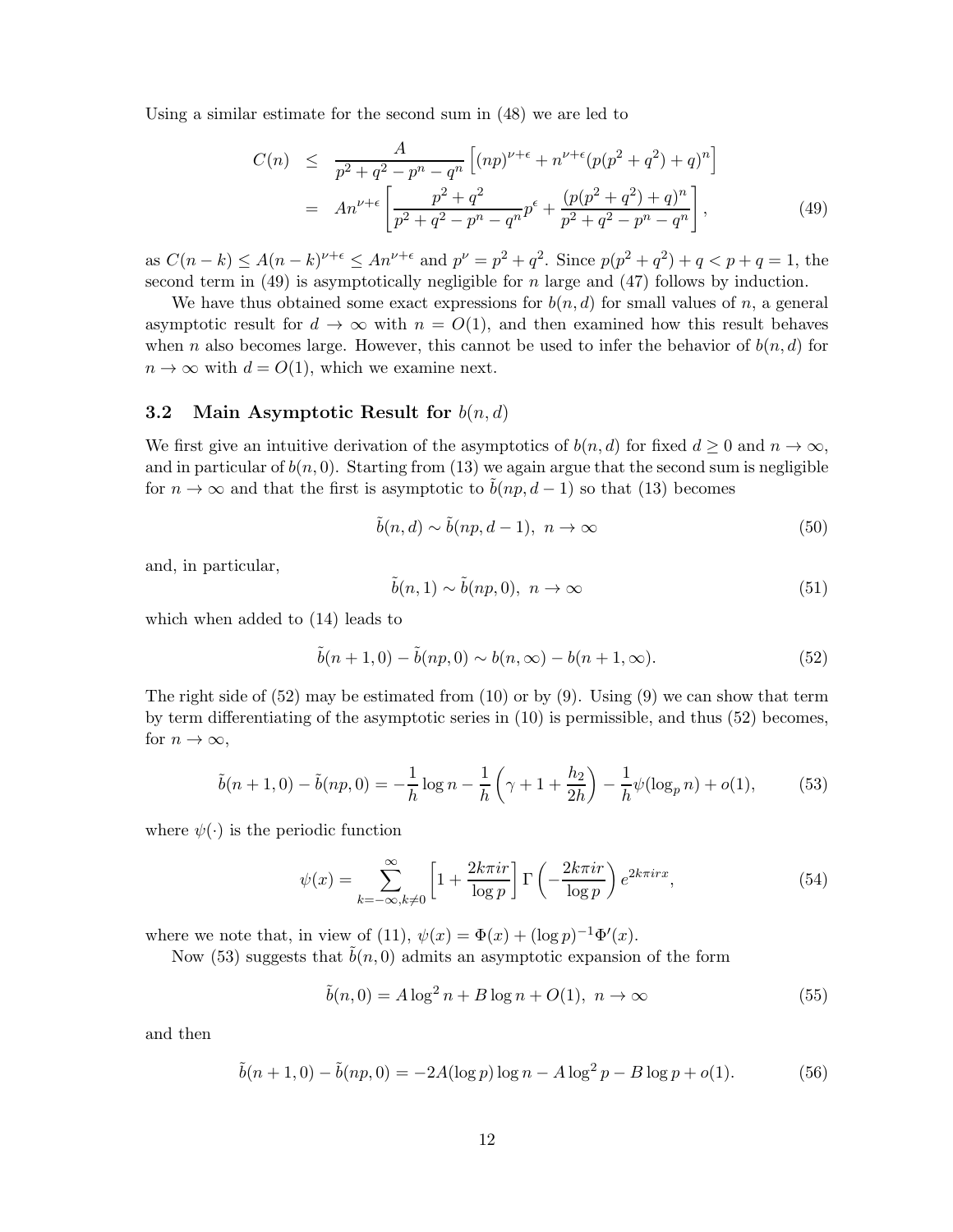Comparing (53) to (56) we conclude that  $A = (2h \log p)^{-1}$  and then

$$
B = -\frac{1}{2h} + \frac{1}{h \log p} \left[ \gamma + 1 + \frac{h_2}{2h} + \psi(\log_p n) \right].
$$
 (57)

We have thus formally derived the result in Theorem 1 for  $\tilde{b}(n, 0)$ . For any fixed  $d > 0$  we can extend this argument by asymptotically solving (50) by an expansion of the form

$$
\tilde{b}(n,d) = A(d) \log^2 n + B(d) \log n + O(1)
$$
\n(58)

to find from (50) that  $A(d) = A(d-1)$  and  $B(d) = B(d-1) + 2 \log p A(d-1)$ . Then using (58) in (52) or (53) we find that  $A(d) = A(0) = (2h \log p)^{-1}$  and  $B(d) - B(d-1) =$  $2 \log pA(d-1) = h^{-1}$  so that  $B(d) = B(0) + h^{-1}d$ , where  $B(0) = B$  is as in (57).

We proceed to provide a rigorous derivation of the theorem. Using arguments completely analogous to  $(47)$ – $(49)$ , we can inductively establish the bound

$$
\tilde{b}(n, d) \le A_0 n^{\nu + \epsilon} (p^2 + q^2)^d; \ n \ge 2, d \ge 0
$$
\n(59)

where again  $\nu$  is given by (44). Using the bound in (59) we thus estimate the second sum (13) by

$$
\sum_{k=0}^{n-2} \binom{n}{k} p^k q^{n-k} \tilde{b}(n-k, k+d-1) \leq A_0 \sum_{k=0}^n (n-k)^{\nu+\epsilon} (p^2 + q^2)^{k+d-1} p^k q^{n-k} \binom{n}{k}
$$
  

$$
\leq A_0 n^{\nu+\epsilon} (p^2 + q^2)^{d-1} \sum_{k=0}^n \binom{n}{k} \left[ p(p^2 + q^2) \right]^k q^{n-k}
$$
  

$$
= A_0 n^{\nu+\epsilon} (p^2 + q^2)^{d-1} \left[ q + p(p^2 + q^2) \right]^n
$$

which is  $o(\tilde{b}(n, d))$  (by an exponentially small factor). It follows from comparing (13) and (15) that  $\tilde{b}(n, d) \sim b_*(n, d)$  for  $n \to \infty$ . We proceed to analyze (15), with (16), and thus re-establish Theorem 1.

Introducing the exponential generating function

$$
B_d^*(z) = \sum_{n=2}^{\infty} b_*(n, d) \frac{z^n}{n!} = e^z A_d(z),
$$
\n(60)

where  $b_*(n, d)$  is defined from (15), we find that

$$
B_d^*(z) = B_{d-1}^*(pz)e^{qz}
$$
\n(61)

or, since  $A_d(z) = B_d^*(z)e^{-z}$ ,

$$
A_d(z) = A_{d-1}(pz).
$$
 (62)

This can be solved by iteration to yield

$$
A_d(z) = A_0(p^d z). \tag{63}
$$

Then setting

$$
\mathcal{G}_*(z) = \sum_{n=2}^{\infty} b(n,\infty) \frac{z^n}{n!}
$$
 (64)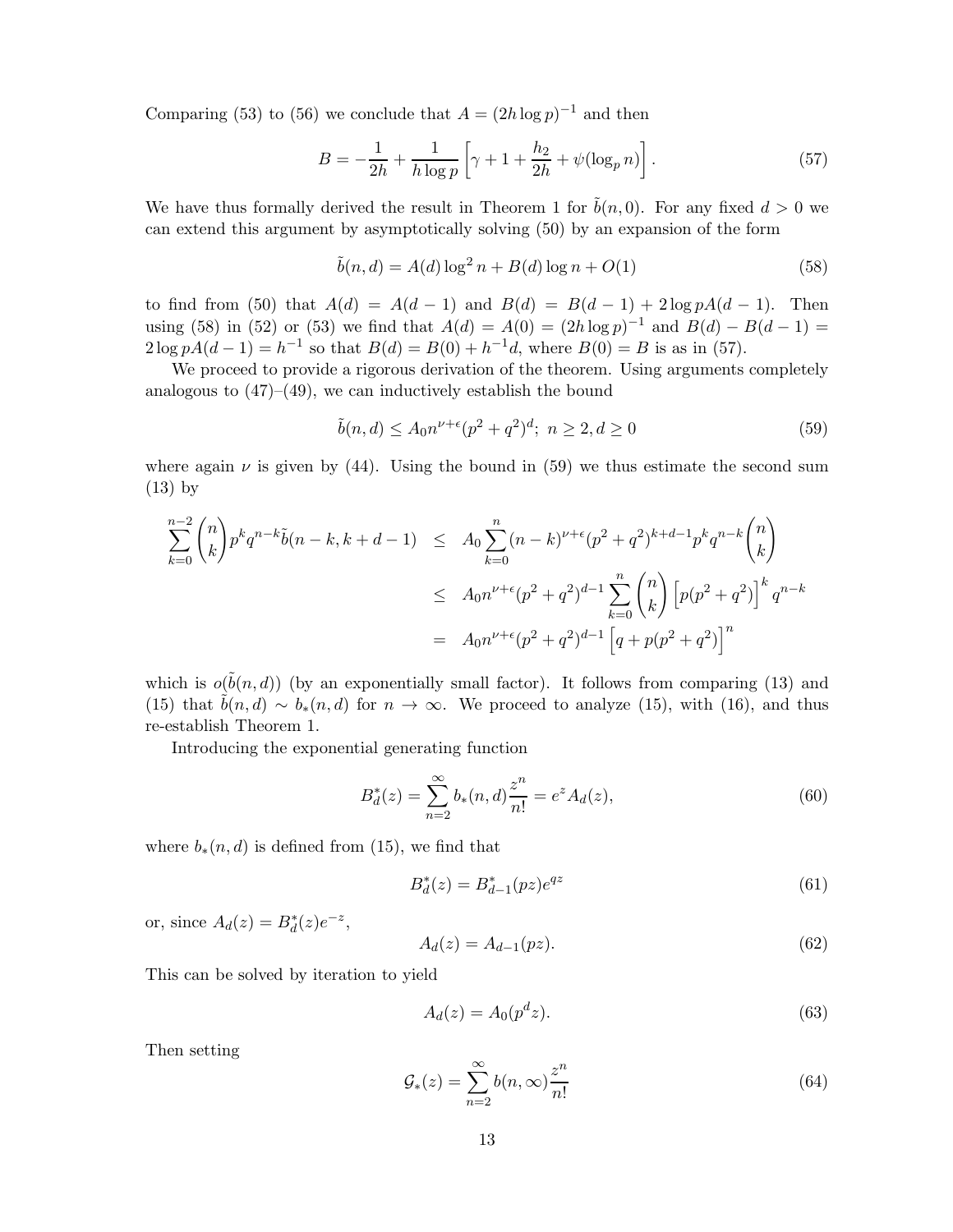and noting that

$$
\sum_{n=1}^{\infty} b_*(n+1,0) \frac{z^n}{n!} = \frac{d}{dz} B_0^*(z),\tag{65}
$$

(16) leads to

$$
\frac{d}{dz}B_0^*(z) - B_1^*(z) = \mathcal{G}_*(z) - \mathcal{G}'_*(z). \tag{66}
$$

If  $\mathcal{G}_*(z) = e^z \tilde{\mathcal{G}}(z)$ , from the integral representation in (9) we conclude that the Mellin transform of  $\tilde{G}(z)$  is

$$
\int_0^\infty \tilde{\mathcal{G}}(z) z^{s-1} dz = \frac{\Gamma(s+1)}{1 - p^{-s} - q^{-s}},\tag{67}
$$

Using (61), (63), and the definitions of  $A_d(\cdot)$  and  $\tilde{\mathcal{G}}(\cdot)$ , (66) becomes

$$
A'_0(z) + A_0(z) - A_0(pz) = -\tilde{\mathcal{G}}'(z). \tag{68}
$$

We introduce the Mellin transform of  $A_0(z)$ 

$$
\mathcal{M}(s) = \int_0^\infty A_0(z) z^{s-1} dz \tag{69}
$$

and use (69) to obtain the functional equation

$$
-(s-1)\mathcal{M}(s-1) + (1 - p^{-s})\mathcal{M}(s) = \frac{(s-1)\Gamma(s)}{1 - p^{1-s} - q^{1-s}}.
$$
\n(70)

Next we set

$$
\mathcal{M}(s) = \Gamma(s)\mathcal{N}(s) \tag{71}
$$

with which (70) becomes

$$
-\mathcal{N}(s-1) + (1 - p^{-s})\mathcal{N}(s) = \frac{s-1}{1 - p^{1-s} - q^{1-s}}.\tag{72}
$$

To solve (72) we let

$$
\mathcal{N}(s) = \prod_{k=0}^{\infty} \left[ \frac{1 - p^{k+2}}{1 - p^{k-s}} \right] \mathcal{N}_1(s) \tag{73}
$$

and then (72) becomes

$$
\mathcal{N}_1(s) - \mathcal{N}_1(s-1) = \prod_{k=1}^{\infty} \left[ \frac{1 - p^{k-s}}{1 - p^{k+1}} \right] \frac{s-1}{1 - p^{1-s} - q^{1-s}}.
$$
\n(74)

Now, for  $s \to -\infty$  the right side of (74) behaves as  $(s-1)\prod_{k=1}^{\infty}(1-p^{k+1})^{-1}$ , with an exponentially small error. Letting

$$
\mathcal{N}_1(s) = \frac{s(s-1)}{2} \prod_{k=1}^{\infty} \left( \frac{1}{1 - p^{k+1}} \right) + \mathcal{N}_2(s)
$$
\n(75)

the equation for  $\mathcal{N}_2(\cdot)$  becomes

$$
\mathcal{N}_2(s) - \mathcal{N}_2(s-1) = \frac{s-1}{\prod_{k=1}^{\infty} (1 - p^{k+1})} \left[ \frac{1}{1 - p^{1-s} - q^{1-s}} \prod_{k=1}^{\infty} (1 - p^{k-s}) - 1 \right] \tag{76}
$$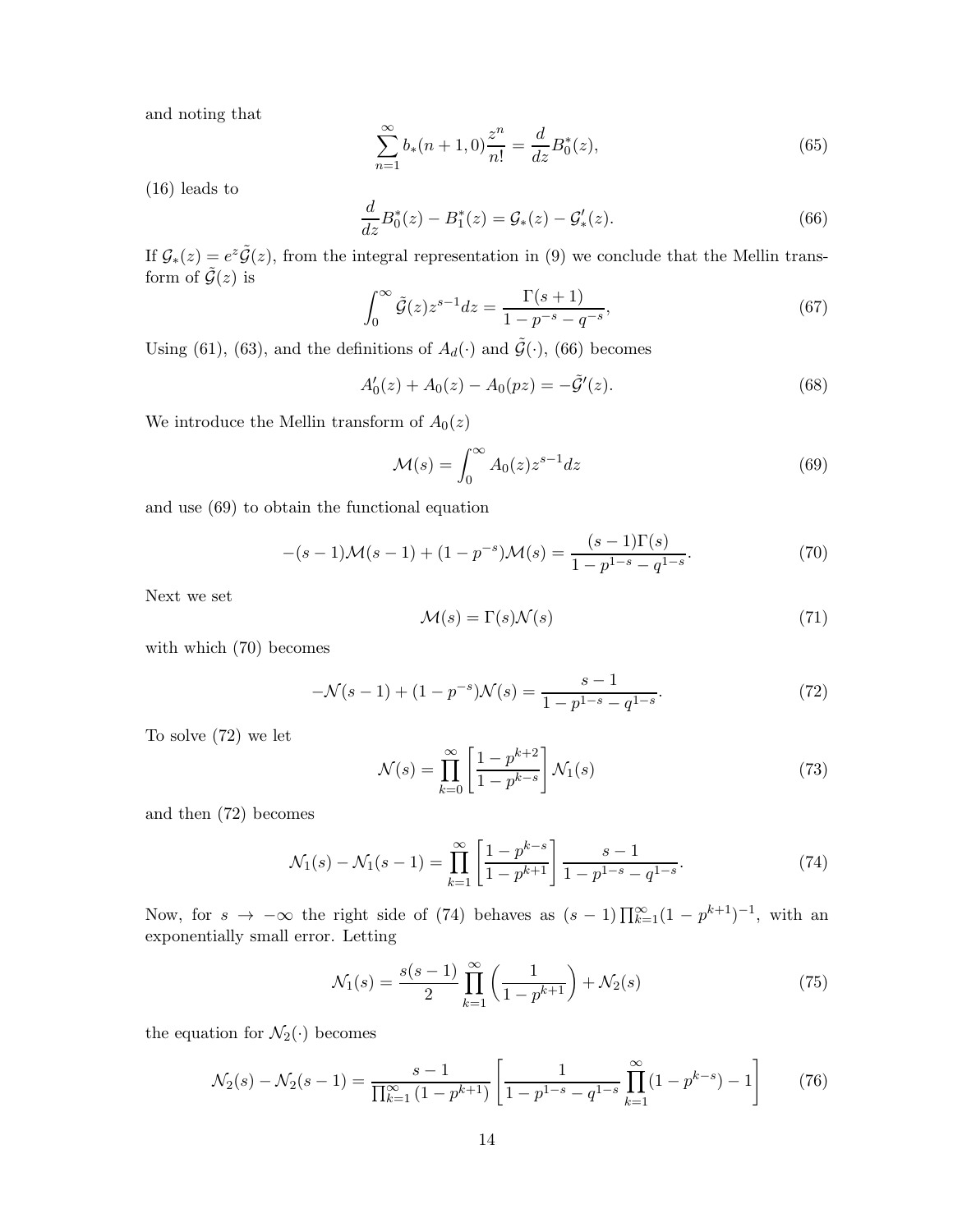whose right hand side is, unlike that of (74), exponentially small for  $s \to -\infty$ . The solution to (76) is

$$
\mathcal{N}_2(s) = \mathcal{N}_2(-\infty) + \sum_{i=0}^{\infty} \left[ \frac{\prod_{k=1}^{\infty} (1 - p^{k-s+i})}{1 - p^{1+i-s} - q^{1+i-s}} - 1 \right] \frac{s - 1 - i}{\prod_{k=1}^{\infty} (1 - p^{k+1})}.
$$
 (77)

¿From (60) we see that  $A_d(z) = O(z^2)$  as  $z \to 0$  so that  $\mathcal{M}(s)$  in (69) must be analytic at s = −1. From (71) we then conclude that  $\mathcal{N}(-1) = 0$ . From (73) we have  $\mathcal{N}_1(-1) = 0$ and from (75) and (77) we thus obtain an expression for  $\mathcal{N}_2(-\infty)$ :

$$
\mathcal{N}_2(-\infty) \prod_{k=1}^{\infty} (1 - p^{k+1}) + 1 - \sum_{i=0}^{\infty} (i+2) \left[ \frac{\prod_{k=1}^{\infty} (1 - p^{k+i+1})}{1 - p^{2+i} - q^{2+i}} - 1 \right] = 0. \tag{78}
$$

We have thus obtained the final expression for  $\mathcal{M}(s)$  in (71) as

$$
\mathcal{M}(s) = \frac{\Gamma(s)}{\prod_{L=0}^{\infty} (1 - p^{L-s})} \left( \frac{s(s-1)}{2} + \beta + \sum_{i=0}^{\infty} (s-i-1) \left[ \frac{\prod_{k=1}^{\infty} (1 - p^{k-s+i})}{1 - p^{1+i-s} - q^{1+i-s}} - 1 \right] \right), \tag{79}
$$

where

$$
\beta = \mathcal{N}_2(-\infty) \prod_{k=1}^{\infty} (1 - p^{k+1})
$$

can be computed from (78). Inverting the transforms in (60) and (69) we obtain

$$
b_*(n,d) = \frac{n!}{2\pi i} \oint \frac{e^z}{z^{n+1}} \left[ \frac{1}{2\pi i} \int_{Br} (p^d z)^{-s} \mathcal{M}(s) ds \right] dz.
$$
 (80)

The final step is to expand  $b_*(n, d)$  ( $\sim \tilde{b}(n, d)$ ) for  $n \to \infty$  with d fixed. The integral over z can be asymptotically evaluated by a standard depoissonization argument, which corresponds to replacing z by n in the inner s-integral. The function  $\mathcal{M}(s)$  in (79) has a triple pole at  $s = 0$ , and there are other double poles on the imaginary s-axis if  $1 - p^{1-s} - q^{1-s}$  has zeros there, which occurs only if  $\log p / \log q$  is rational, say  $r/t$  where r and t are integers. First we compute the contribution from  $s = 0$ . Using the expansion  $\Gamma(s) = \frac{1 - \gamma s + O(s^2)}{s}$  as  $s \to 0$ , with  $\gamma$  being the Euler constant, (79) becomes

$$
\mathcal{M}(s) = \frac{1}{s} [1 - \gamma s + O(s^2)] (1 - p^{-s})^{-1} \prod_{L=1}^{\infty} (1 - p^{L-s})^{-1}
$$
  
 
$$
\times \left( \frac{s - 1}{1 - p^{1 - s} - q^{1 - s}} \prod_{k=1}^{\infty} (1 - p^{k - s}) - (s - 1) + \frac{s(s - 1)}{2} + \beta + \sum_{i=1}^{\infty} (s - i - 1) \left[ \frac{\prod_{k=1}^{\infty} (1 - p^{k - s + i})}{1 - p^{1 + i - s} - q^{1 + i - s}} - 1 \right] \right). \tag{81}
$$

Now

$$
1 - p^{-s} = s \log p - \frac{1}{2} s^2 (\log p)^2 + O(s^3)
$$

and

$$
1 - p^{1-s} - q^{1-s} = -hs - \frac{h_2}{2}s^2 + O(s^3).
$$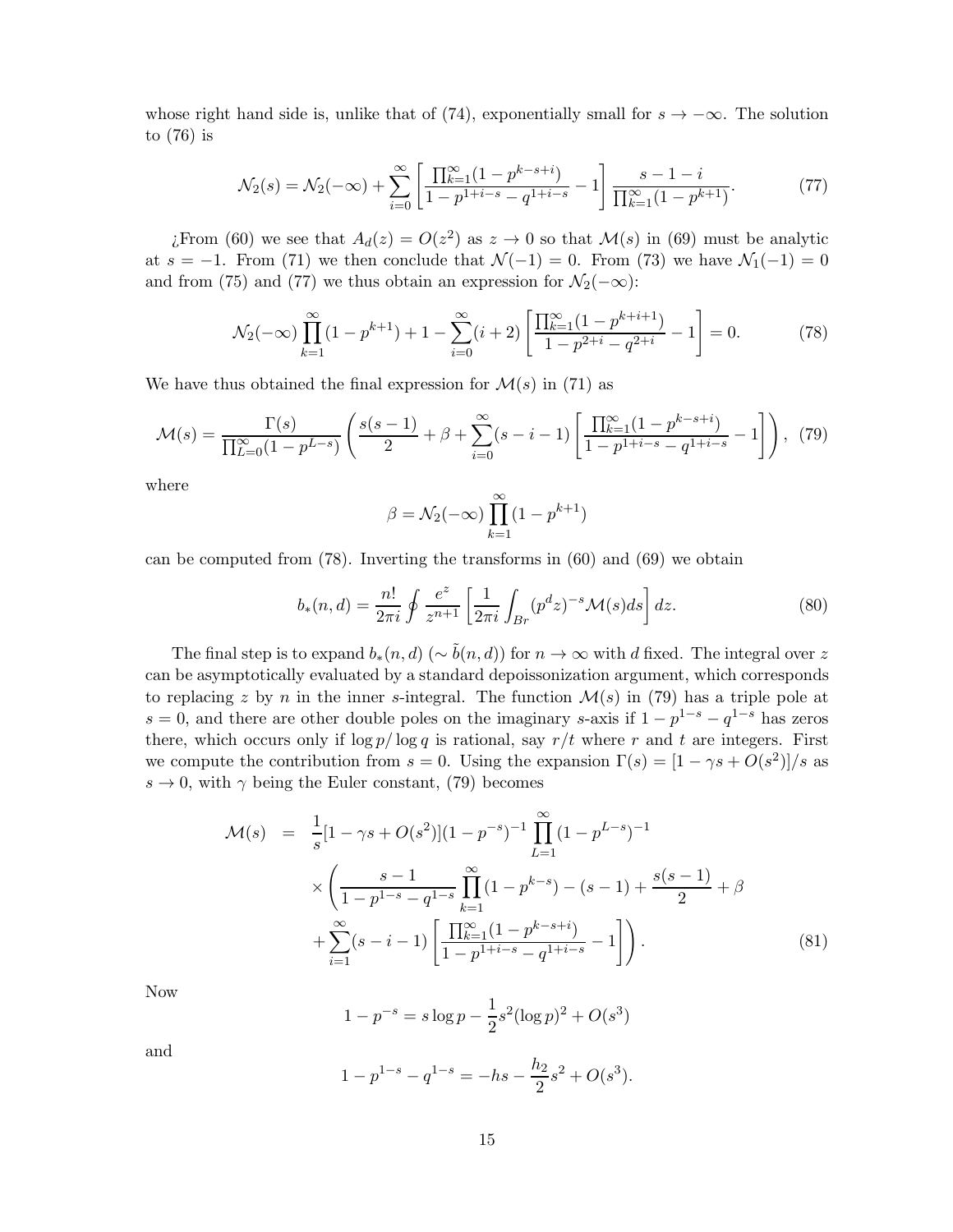Also, using the expression in (78) to compute  $\beta + 1$  the expansion of (81) for  $s \to 0$  becomes

$$
\mathcal{M}(s) = \frac{1}{s^3} \frac{1 - \gamma s}{\log p} \left[ 1 + \frac{s}{2} \log p + O(s^2) \right] \left\{ \frac{1 - s}{h} \left[ 1 - \frac{h_2}{2h} s + O(s^2) \right] + O(s^2) \right\}
$$
  
= 
$$
\frac{1}{s^3} \frac{1}{h \log p} + \frac{1}{s^2} \left[ -\frac{\gamma}{h \log p} - \frac{1}{h \log p} \left( 1 + \frac{h_2}{2h} \right) + \frac{1}{2h} \right] + O\left(\frac{1}{s}\right).
$$
 (82)

It follows that the integrand  $p^{-ds}z^{-s}\mathcal{M}(s)$  in (80) has the residue

$$
\text{Res}_{s=0} \left\{ p^{-ds} z^{-s} \mathcal{M}(s) \right\} = \frac{1}{2} \frac{\log^2 z}{h \log p} + \frac{d}{h} \log z + \log z \left[ \frac{1}{\log p} \left( \frac{\gamma + 1}{h} + \frac{h_2}{2h^2} \right) - \frac{1}{2h} \right] + O(1) \tag{83}
$$

where the  $O(1)$  refers to terms that are  $O(1)$  for  $z \to \infty$ , and these can be evaluated by explicitly computing the  $O(s^{-1})$  term(s) in (82). Then the expansion of  $\tilde{b}(n, d) \sim b_*(n, d)$ follows by setting  $z = n$  in (83), and we have thus regained the formula in (17). If  $\log p / \log q$ is rational we must also compute the contribution from the double poles along the imaginary axis at such points  $p^{-s} = q^{-s} = 1$  and  $p^{1-s} + q^{1-s} = 1$ . These poles lead to the oscillatory terms in (17), as can be seen by computing their residues from (79).

We have thus established  $(17)$  rigorously, though the intuitive derivation in  $(50)$ – $(58)$  is much simpler, and more revealing of the basic asymptotic structure of the equations (13) and  $(14).$ 

#### 3.3 Other Asymptotic Ranges

Here we briefly discuss  $\tilde{b}(n, d)$  when n and d are simultaneously large, and try to identify what ranges of n and d lead to different asymptotic expansions. We recall that  $(39)$  applies for n fixed and  $d \to \infty$ , while (17) applies for d fixed and  $n \to \infty$ . We confine ourselves here to an intuitive discussion.

The form of the expansion in (39) (with  $C(n)$  given by (43) and (45)) suggests that an important scale is  $n, d \to \infty$  with  $d - \log_{1/p}(n) = O(1)$ . Note that then the algebraic growth of  $n^{\nu}$  as  $n \to \infty$  is balanced by the geometric decay of  $(p^2 + q^2)^d$  in (39). We introduce the new variable  $\xi$  with

$$
d = \frac{\log n}{\log(1/p)} + \xi, \ \xi = O(1)
$$
\n(84)

with

$$
\tilde{b}(n,d) = \mathcal{B}(n,\xi) = \mathcal{B}(n,d - \log_{1/p}(n)),\tag{85}
$$

and we note that

$$
\tilde{b}(np, d-1) = \mathcal{B}(np, \xi). \tag{86}
$$

We again argue that for  $n \to \infty$  the second sum in (13) is negligible and approximate (13) by

$$
\tilde{b}(n,d) = \tilde{b}(np,d-1) + O[n\tilde{b}''(np,d-1)],
$$
\n(87)

as in (41). In view of (85) and (86) a general asymptotic solution of (87) is any function that satisfies  $\mathcal{B}(n,\xi) = \mathcal{B}(np,\xi)$  which we can write as a Fourier series, with

$$
\mathcal{B}(n,\xi) = \mathcal{B}_0(\xi) + \sum_{\ell=-\infty,\ell\neq 0}^{\infty} e^{2\pi i\ell \log_p(n)} \mathcal{B}_{\ell}(\xi).
$$
 (88)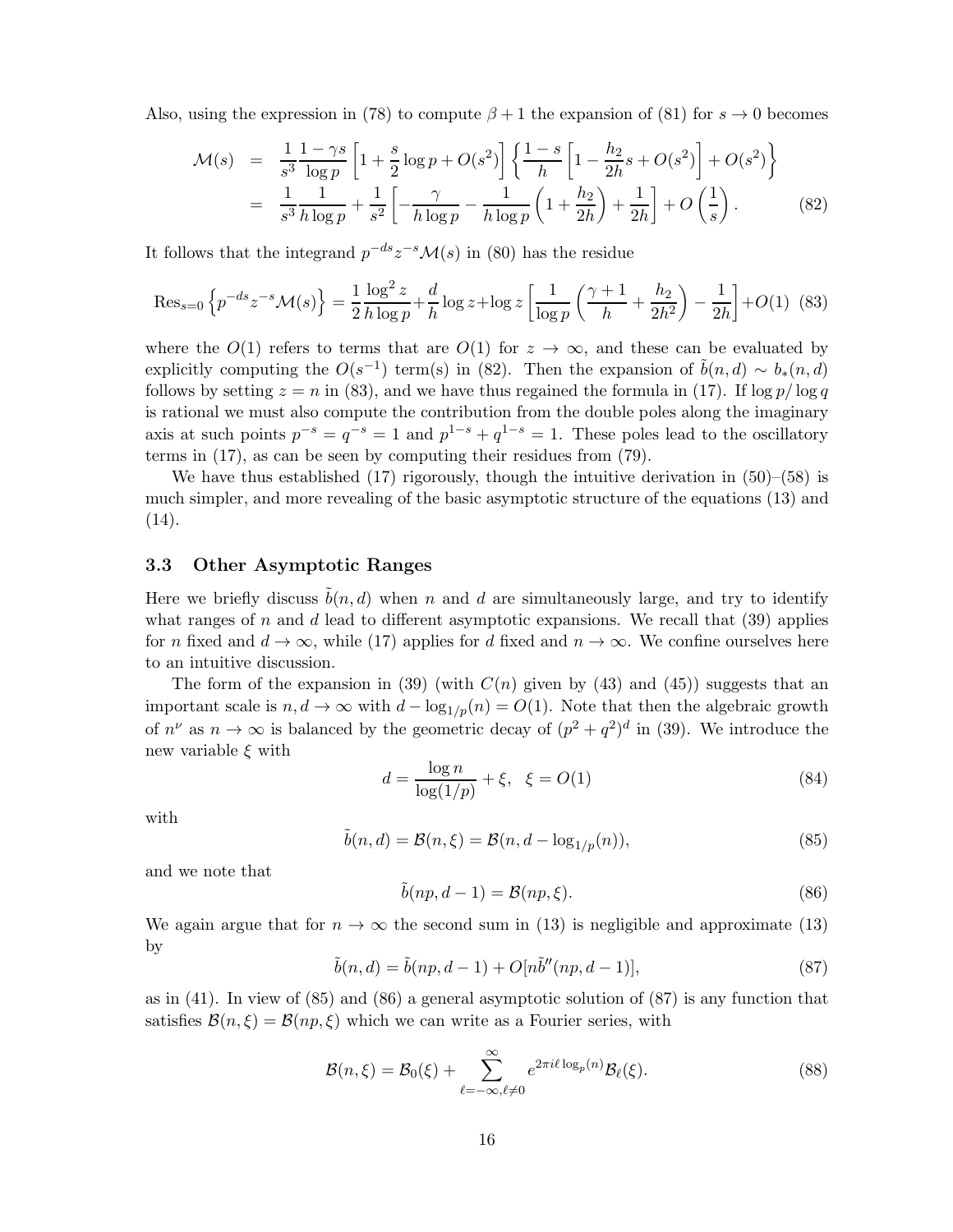Thus (88) gives an approximation to  $\tilde{b}(n, d)$  for  $n, d \to \infty$  with  $\xi = O(1)$ , but we cannot explicitly determine the Fourier coefficients  $\mathcal{B}_{\ell}(\xi)$ , which are now functions of  $\xi$ . If we require  $\mathcal{B}(n,\xi)$  to asymptotically match to (39), we would equate the large n behavior (39) to the expansion of  $\mathcal{B}(n,\xi)$  for  $\xi \to +\infty$ , and this yields

$$
\mathcal{B}_0(\xi) \sim c^{(0)} e^{\xi \log(p^2 + q^2)}, \quad \xi \to +\infty,
$$
\n(89)

and a similar matching condition can be obtained for  $\mathcal{B}_{\ell}(\xi)$  for  $\ell \neq 0$ , by comparing (88) and (43) with (45). Thus (89) shows that  $\mathcal{B}_0(\xi)$  will decay exponentially for  $\xi \to +\infty$ .

Next we examine  $\tilde{b}(n, d)$  for  $d = O(\log n)$  by defining  $\omega$  from

$$
d = \omega \log n, \quad 0 < \omega < \frac{1}{\log(1/p)}\tag{90}
$$

and then set

$$
\tilde{b}(n,d) = \log^2(n)\mathcal{F}(\omega). \tag{91}
$$

Then we approximate (13) again by  $\tilde{b}(n, d) \sim \tilde{b}(np, d - 1)$  which in view of (91) becomes

$$
\log^2(n)\mathcal{F}(\omega) \sim \log^2(np)\mathcal{F}\left(\frac{d-1}{\log(np)}\right) \sim (\log n + \log p)^2 \mathcal{F}\left(\omega - \frac{1}{\log n} - \frac{\omega \log p}{\log n} + O(\log^{-2} n)\right). \tag{92}
$$

 $i$ From (92) we obtain the following limiting ODE:

$$
0 = -\mathcal{F}'(\omega)(1 + \omega \log p) + 2 \log p\mathcal{F}(\omega).
$$
\n(93)

The solution to (93) is

$$
\mathcal{F}(\omega) = (1 + \omega \log p)^2 \mathcal{F}_* \tag{94}
$$

where  $\mathcal{F}_*$  is a constant. For  $\omega \to 0$ , the expansion in (91) behaves as  $\mathcal{F}_* \log^2(n)$  and if we match the  $\omega$ -scale result to the  $d = O(1)$  result in Theorem 1, we conclude that

$$
\mathcal{F}_* = \frac{1}{2h}.
$$

Finally, by asymptotically matching (91) as  $\omega \to [\log(1/p)]^{-1}$  to the approximation in (85) and (88), for  $\xi \to -\infty$ , we conclude that

$$
\mathcal{B}_0(\xi) \sim \frac{1}{2h} \log^2(p) \xi^2, \quad \xi \to -\infty. \tag{95}
$$

Note that  $\xi$  and  $\omega$  are related by

$$
1 + \omega \log p = \frac{\log p}{\log n} \xi \tag{96}
$$

so that when  $0 < \omega < [\log(1/p)]^{-1}$  we have  $\xi < 0$ .

To summarize the formal results in this subsection, our analysis suggests that the asymptotics of  $b(n, d)$  are different for the three cases:

(i)  $n = O(1), d \rightarrow \infty$  (where (39) holds),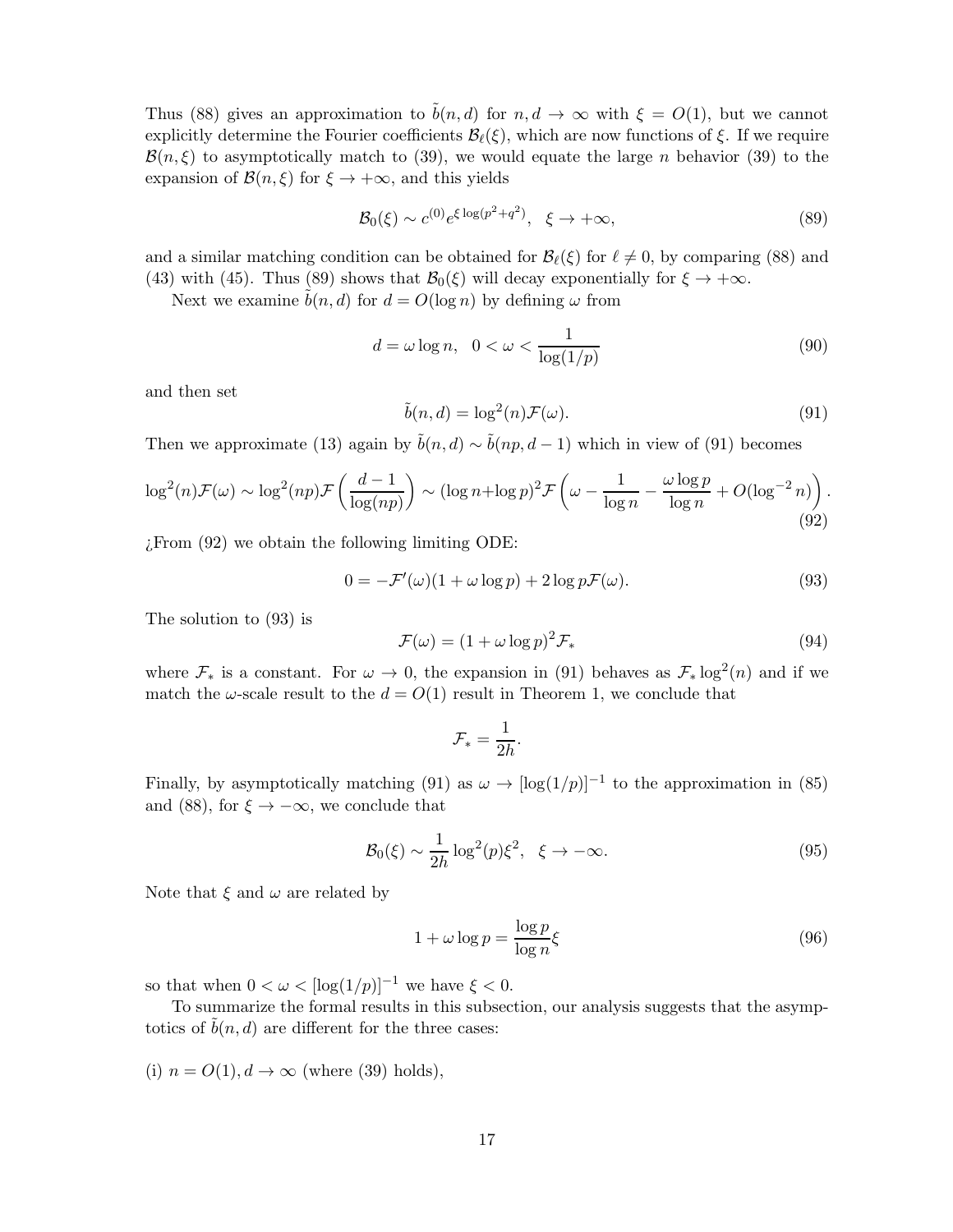(ii)  $\xi = d - \log_{1/p}(n) = O(1)$  where (88) holds, and

(iii)  $d = O(\log n)$  where  $\tilde{b}(n, d) \sim (2h)^{-1}(1 + \omega \log p)^2 \log^2 n$  with  $d = \omega \log n$  and  $0 < \omega <$  $[\log(1/p)]^{-1}$ .

The result in Theorem 1 appears to be a limiting case of the  $d = O(\log n)$  expansion, when it is expanded for  $\omega \to 0$ . However, Theorem 1 also gives the second term  $(O(\log n))$ in the asymptotic series for  $d = O(1)$ .

We have only given the asymptotic behaviors of  $\mathcal{B}_0(\xi)$  as  $\xi \to \pm \infty$  (cf. (89) and (95)). To get a more explicit expression for  $\tilde{b}(n, d) \sim \mathcal{B}(n, \xi)$  in (88) we again argue that  $\tilde{b}(n, d) \sim$  $b_*(n, d)$  holds for  $\xi = O(1)$  (in fact this relation fails only for  $n = O(1)$  and  $d \to \infty$ ). If instead of defining  $\xi$  from (84) we let

$$
d = \lfloor \log_{1/p}(n) \rfloor + \xi' = \log_{1/p}(n) + \xi' - \{\log_{1/p}(n)\},\tag{97}
$$

where  $\{\cdot\}$  denotes the fractional part, then

$$
p^dn = p^{\xi'}\exp[-d\log(1/p)\{\log_{1/p}(n)\}]
$$

and for  $n \to \infty$  with  $\xi, \xi' = O(1)$  the limiting form of (80) is

$$
\frac{1}{2\pi i} \int_{Br} p^{-s\xi'} \mathcal{M}(s) p^{sd\{\log_{1/p}(n)\}} ds \tag{98}
$$

with  $\mathcal{M}(\cdot)$  as in (79). We therefore conjecture that the right side of (88) is given explicitly by (98), with  $\xi$  in (88) replaced by  $\xi'$  in (97).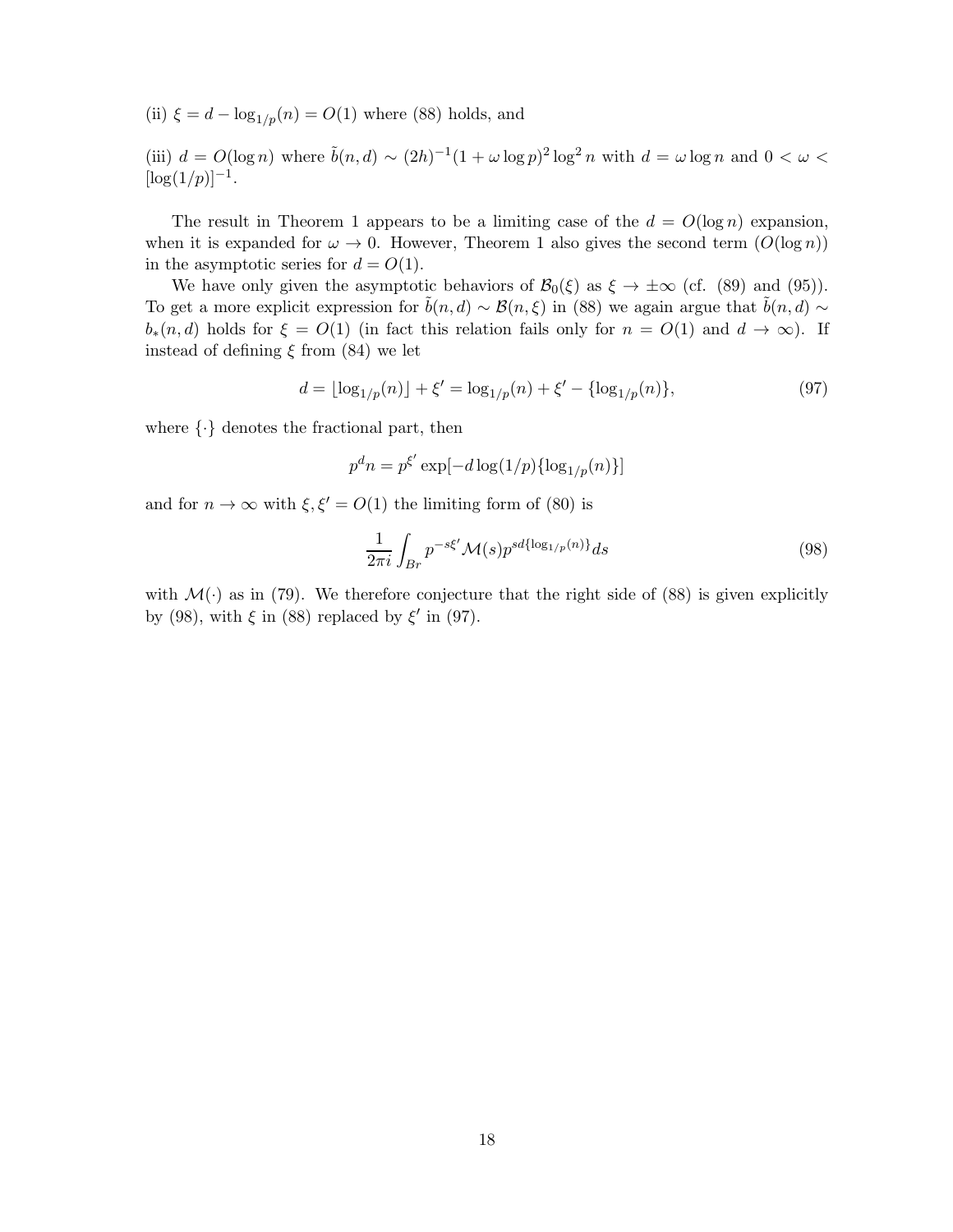## References

- [1] Y. Choi and W. Szpankowski, Compression of graphical structures, IEEE Transaction on Information Theory, 58, 2012; also IEEE International Symposium on Information Theory, Seoul, 364–368, 2009.
- [2] L. Devroye, A Study of Trie-Like Structures Under the Density Model, Annals of Applied Probability, 2, 402–434, 1992.
- [3] M. Drmota, Random Trees, Springer, New York, 2009.
- [4] M. Drmota and W. Szpankowski, The Expected Profile of Digital Search Trees, J. Combin. Theory, Ser. A, 118, 1939-1965, 2011.
- [5] P. Flajolet, X. Gourdon, and P. Dumas, Mellin Transforms and Asymptotics: Harmonic sums, Theoretical Computer Science, 144, 3–58, 1995.
- [6] P. Flajolet, Singularity Analysis and Asymptotics of Bernoulli Sums, Theoretical Computer Science, 215, pp. 371–381, 1999.
- [7] P. Flajolet and R. Sedgewick, Analytic Combinatorics, Cambridge University Press, Cambridge, 2008.
- [8] P. Jacquet, and W. Szpankowski, Analytical Depoissonization and Its Applications, Theoretical Computer Science, 201, 1–62, 1998.
- [9] P. Jacquet and W. Szpankowski, Entropy Computations via Analytic Depoissonization, IEEE Trans. Information Theory, 45, 1072–1081, 1999.
- [10] S. Janson and W. Szpankowski, Analysis of an Asymmetric leader Election Algorithm, Electronic J. of Combinatorics, 4, R17, 1997.
- [11] C. Knessl, and W. Szpankowski, Asymptotic Behavior of the Height in a Digital Search Tree and the Longest Phrase of the Lempel-Ziv Scheme, SIAM J. Computing, 30, 923- 964, 2000.
- [12] D. Knuth, The Art of Computer Programming. Sorting and Searching, Vol. 3, Second Edition, Addison-Wesley, Reading, MA, 1998.
- [13] G. Louchard, Exact and Asymptotic Distributions in Digital and Binary Search Trees, RAIRO Theoretical Inform. Applications, 21, 479–495, 1987.
- [14] H. Mahmoud, Evolution of Random Search Trees, John Wiley & Sons Inc., New York, 1992.
- [15] G. Park, H.K. Hwang, P. Nicodeme, and W. Szpankowski, Profile of Tries, SIAM J. Computing, 8, 1821-1880, 2009.
- [16] B. Pittel, Asymptotic Growth of a Class of Random Trees, Annals of Probability, 18, 414–427, 1985.
- [17] B. Pittel, Path in a Random Digital Tree: Limiting Distributions, Advances in Applied Probability, 18, 139–155, 1986.